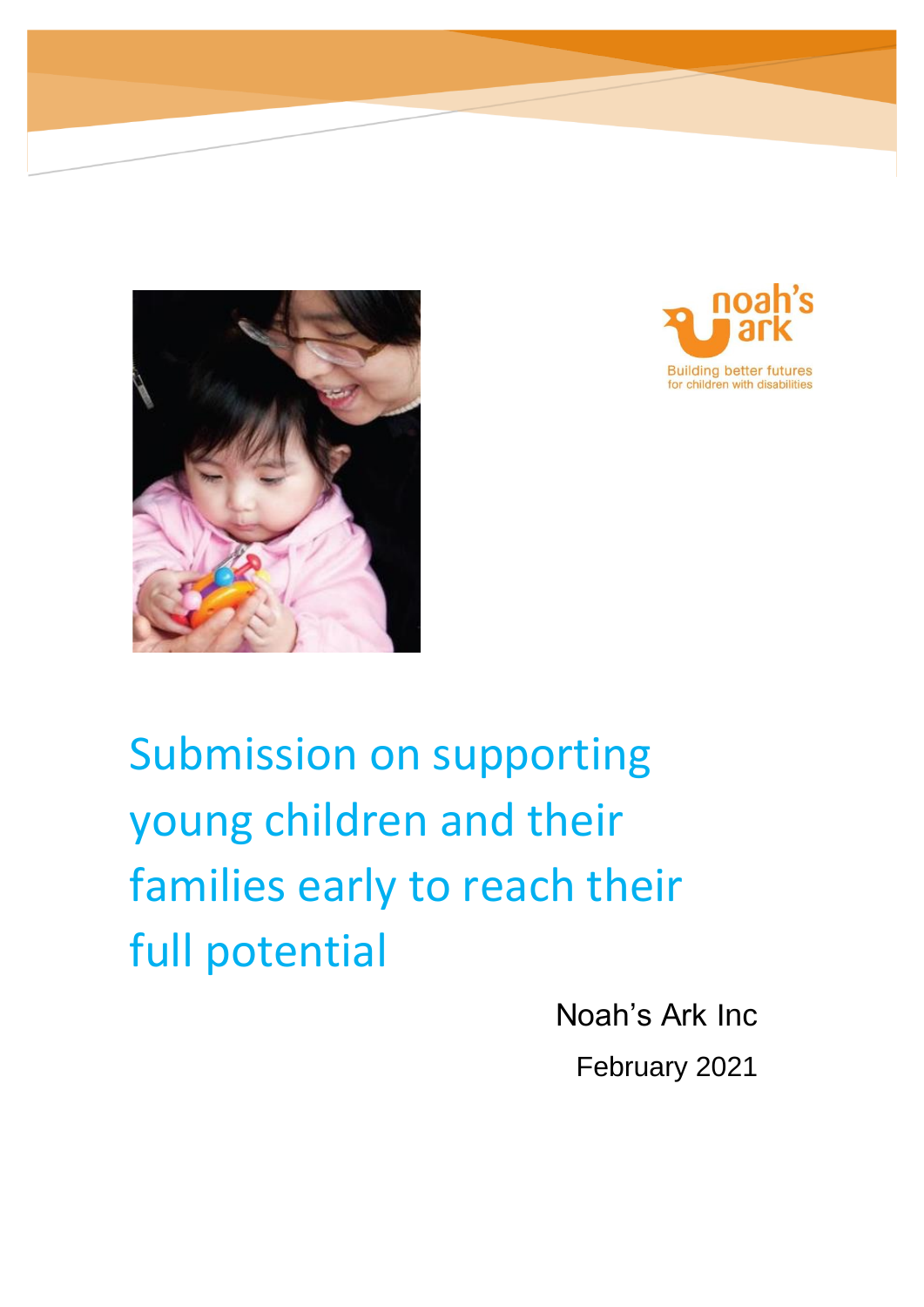# **About Noah's Ark Inc.**

Noah's Ark is currently celebrating its  $50<sup>th</sup>$  anniversary of working with children with disabilities and their families. Noah's Ark's establishment in 1971 coincided with the end of the routine institutionalisation of children with a disability. It was one early attempt to provide support to families in a society unfamiliar with children with disabilities living in the community. Providing havens, advice and support to families supporting their child with disabilities develop at home was new and pioneering work.

In the early 1990s, following the passing of the Disability Discrimination Act (Australian Government, 1992), Noah's Ark became involved in supporting the inclusion of children with disabilities in Child Care. This was also a pioneering role at the time. Mainstream early childhood services had been designed while children with disabilities were isolated from the community. Noah's Ark continued this direct involvement in inclusion in Child Care for the next two decades and continues to directly support inclusion through the Victorian Kindergarten Inclusion Support program.

Noah's Ark worked closely with Early Childhood Intervention Australia (ECIA) and the Victorian Government during the 2000s to reform practice in ECI services. The model changed from group programs for children with disabilities to providing services that worked with children and their families at home, in early childhood settings and other places of importance to the child. This approach was informed by reviews of the international literature (Moore et al, 2010), the translation of research to practice in the USA and Australia (Forster, 2017), and the growing understanding of how children, including children with disabilities, develop (National Research Council, 2000). It is an approach based in making a material change to the lives children and families live. The outcomes of this understanding of how best to support the development of children with disabilities is summarised in the ECIA National Guidelines: Best practice in early childhood intervention (ECIA, 2016). Noah's Ark played a central role in the introduction of the Key Worker model (Alexander & Forster. 2012).

Throughout the past 50 years there have been three drivers in the development of services for children with disabilities. The first has been to develop methods that can support a child to best adapt to the impact of their disability, given in most cases a disability is lifelong. The second has been building the capacity of families to nurture their child and support his or her development. The third has been to build acceptance in the community for the participation of children with a disability and, through that acceptance, open to children with disabilities the opportunities afforded to other children. Although it is now 50 years on from the closing of institutions, that participation is not guaranteed.

Noah's Ark welcomes the opportunity to comment on Supporting young children and their families early to reach their full potential.

*Prepared by:* John Forster, CEO Dr Kerry Bull, Consultant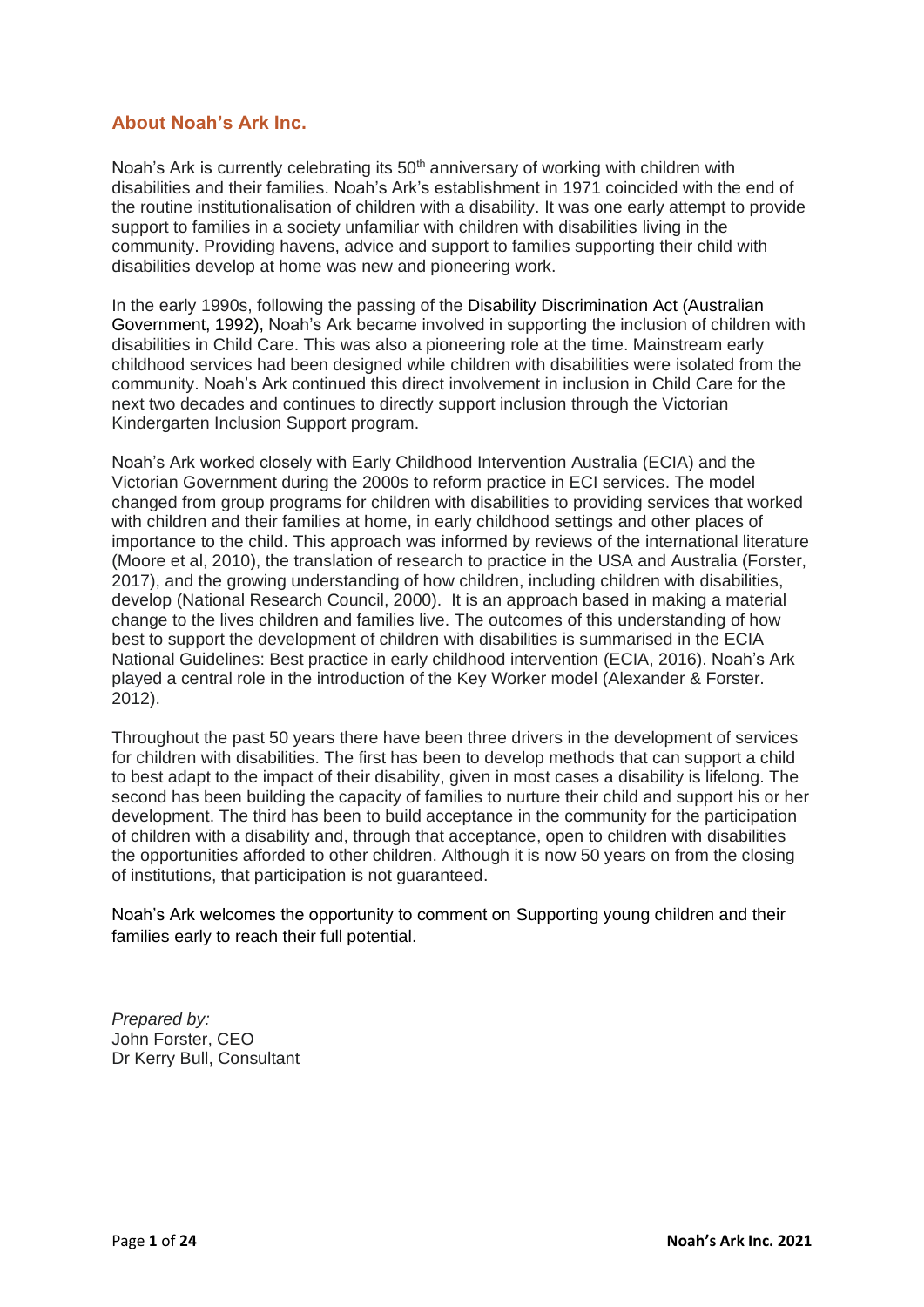# **1. Introduction**

## **1.1 Context for children with a disability**

The development of services for children with disabilities were the responsibilities of State and Territory governments until recently. These governments have had very different approaches to supporting children with disabilities, both over time and across jurisdictions. The governing principle for all government policies and programs directed toward children with disabilities must be that they are in the best interests of the child. Children with disabilities are among the most vulnerable members of our community. As the Australian Government's Attorney General's Department states:

*"Under the (Convention on the Rights of the Child) CRC, countries are required to apply the principle of best interests of the child. The principle applies to all actions concerning children and requires active measures to protect their rights and promote their survival, growth, and wellbeing, as well as measures to support and assist parents and others who have day-to-day responsibility for ensuring recognition of children's rights. It requires all legislative, administrative and judicial bodies and institutions to systematically consider how children's rights and interests are or will be affected directly or indirectly by their decisions and actions".* (Australian Government, 2021).

Prior to the introduction of the NDIS, children and families experienced significant limitations in Early Childhood Intervention Services (ECIS) in Victoria, in which Noah's Ark was based. Under the State system the available funds were substantially less than today. Families had to wait for a place in a service to become available. Each year as one group of children commenced school another group moved into the ECIS to take up their 'places'. The group leaving to go to school entered into an entirely different funding system, managed by the Education Department's schools division.

The NDIS introduced vertical integration into funding for people with disabilities. Rather than funding changing at each transition point in a person's life, for example from early childhood to school and school to post school, and families having to seek new funding under different guidelines, there is now continuity of support. This is a major achievement. However, the introduction of vertical integration has come at a significant cost to the horizontal integration of children with disabilities into early childhood policies, systems, and services. Children with disabilities have become disconnected from early childhood policy, its language, and its desired outcomes. Children with disabilities are now in a policy context dominated by concerns about adults. In Victoria, children with disabilities are no longer connected to the evolving understanding of child development that engages other child and family services including child and maternal health, family services, child protection and community health. They are also more disconnected from early childhood education services and the professional networks which have been strengthened over time (DET, 2009). The connection to the early childhood sector is important to children as it supports both an understanding of child development and the role of families as well as referrals to early childhood intervention, referrals between services and participation in children's services.

In transitioning to the NDIS, young children have become better resourced, but less understood. They are certainly not as well connected. As the ECEI Reset review has identified, seven years after the start of the NDIS there are still no guidelines which clarify either the purpose or outcomes to be expected for children or their families from the services funded by the NDIS (NDIS, 2020a). Significantly more needs to be done to ensure the NDIS is being implemented in the best interest of the child.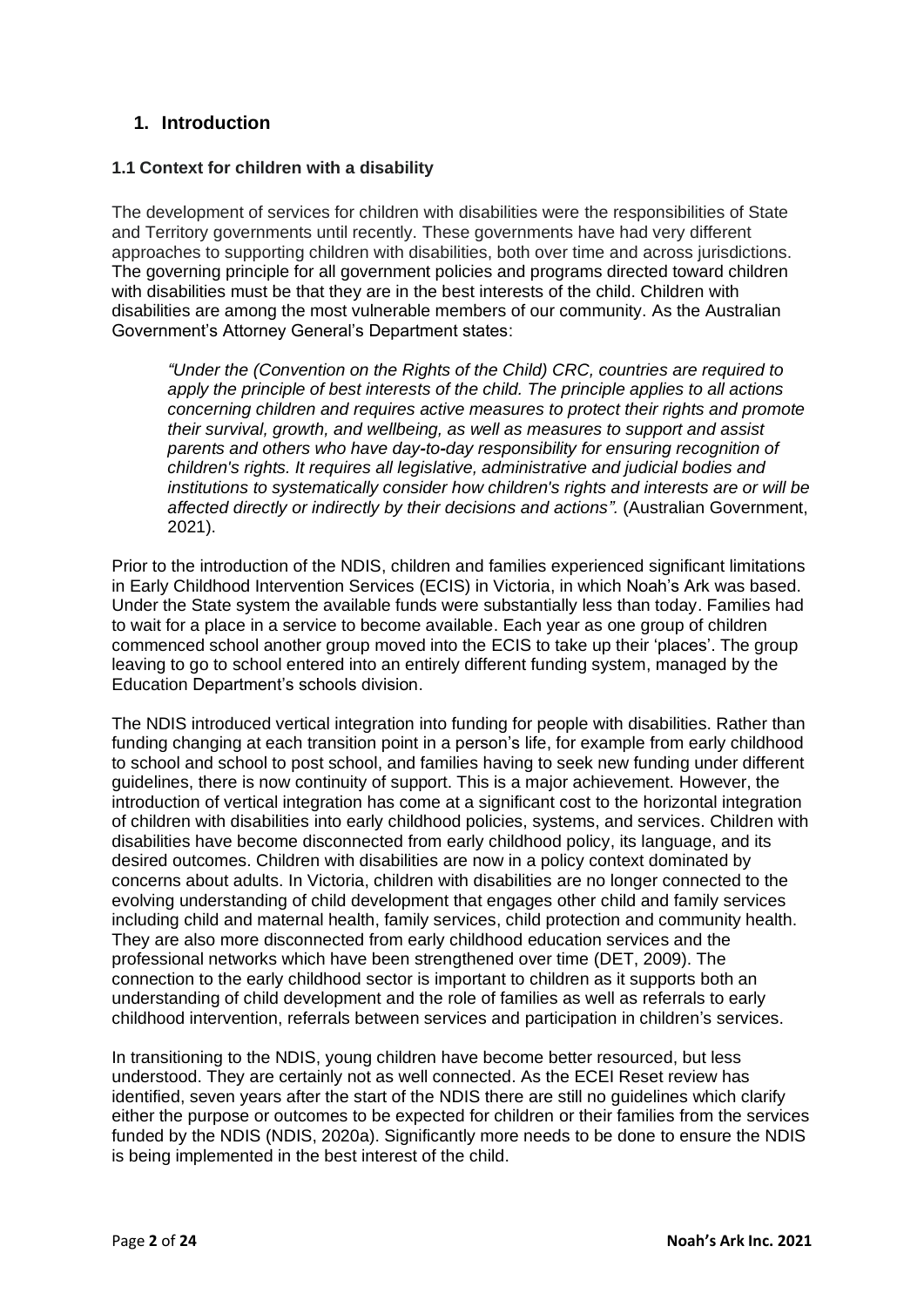## **1.2 Risks to the best interests of the child**

**Risk 1:** Young children do not access services early and this compromises the potential benefits of early intervention services.

Contributors to this risk include:

- The lack of community understanding about the NDIS.
- The disconnection of the NDIS from the early childhood referral network.
- The NDIA administrative processes discourage some families seeking support.
- The length of the NDIA administrative processes.
- The length of waitlists for services before a child with a Plan can access an ongoing service.
- Children who are vulnerable are not well supported.

Anecdotes from staff who have been working in early childhood intervention for many years suggest the number of young children aged 0-3 years receiving a service has reduced. This includes reports from within Noah's Ark and the broader service networks. The way in which the NDIA releases data does not make it transparent at what age a child receives a plan. Data by age rather than data by  $0 - 6$  years would clarify the situation.

The ECEI Reset project consultation report has identified the need to improve communication as a major area of action for the NDIA (NDIS, 2020a).

In 2019 we participated in discussions with a broad range of stakeholders in the early childhood sector which made it clear that the understanding of referrals pathways that had existed prior to the introduction of the NDIS had broken down. Given the pandemic in 2020 it is unlikely that there has been the opportunity to clarify pathways.

Anecdotally families were reporting delays within the NDIA decision making process, although the pandemic in 2020 makes this difficult to comment on.

The age a child gets a Plan is only one indicator of when a child can access a service. Anecdotally we know in Victoria that many services have closed their waiting lists and we have heard from families that it can take 9-12 months to access a service they want. The NDIS needs to monitor when children start a full service. An inability to access services is likely to be significant contributor to the underspending of Plans. In September 2020, the rate of utilisation of plans in Victoria was 59% (NDIS, 2021a).

The ECEI Reset project consultation report has identified that there are issues for children from low socio economic, remote and vulnerable backgrounds in accessing and gaining support (NDIS, 2020a). Anecdotally we hear that families from culturally and linguistically diverse (CALD) backgrounds find it particularly difficult to negotiate the NDIS and that the use of interpreters continues to be complex.

The following table from the Productivity Commission Report on Government Services indicates the under representation of people from CALD backgrounds in the NDIS across all ages of NDIS participants (Productivity Commission, 2020).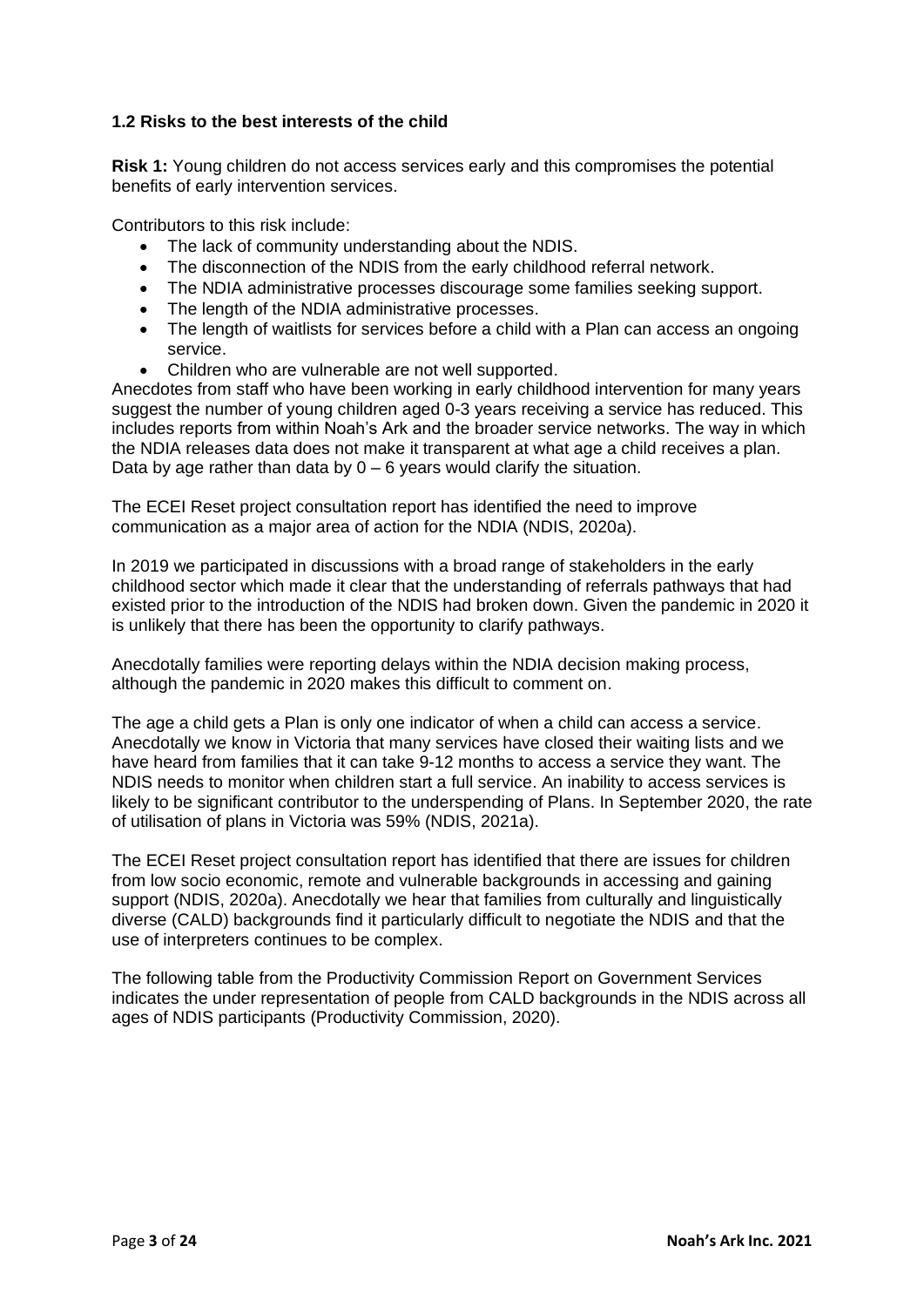

#### **NDIS participants by special needs group, as at 30 June 2020**

#### *Risk 2: Young children and their families do not gain access to a quality service and this compromises their experience of and the benefits from early childhood intervention.*

Contributors to this risk include:

- The lack of guidance from the NDIS about what best practices and its benefits should be.
- The lack of access to independent advice and information about services and benefits.
- The difficulty for families choosing services when they are not familiar with those services and not well informed about service types and potential benefits.
- A lack of choice when recommended services have a long waitlist and the felt pressure to find *'any'* service.
- Poor family wellbeing.

The lack of guidance has been identified in the ECEI Reset project consultation report as problematic and we welcome the recommendation for the development of operational guidelines that are available to families in the community (NDIS, 2020a. p14).

While the ECEI Reset project has identified that the NDIS needs to do more to engage families, it is not proposing new approaches (NDIS, 2020a). One of the issues that has not been identified and discussed is the need for families to have independent advice. This would seem to be a first base requirement for a model of service based on choice. Independent advice can only be provided by organisations that have neither an actual or perceived conflict of interest in the operation of the NDIS, including the NDIA, its contractors or services funded through the NDIS. The NDIS needs a network of independent advisors who are trusted in their community.

The ECEI Implementation Reset Consultation Report has identified the complexities of families having to make decisions about services when they are unfamiliar with services are still coming to terms with the implications of their child's disability (NDIS, 2020a. p54). It has not identified a new strategy to address this, beyond further funding to existing partners. There is a pressure on parents to use any service available, because of significant delays in accessing a 'recommended' service. This situation highlights two fundamental weaknesses in the NDIS. According to the ECEI Report approximately 80% of families/carers of young children aged 0-6 years old are either self-managed or plan-managed and they have a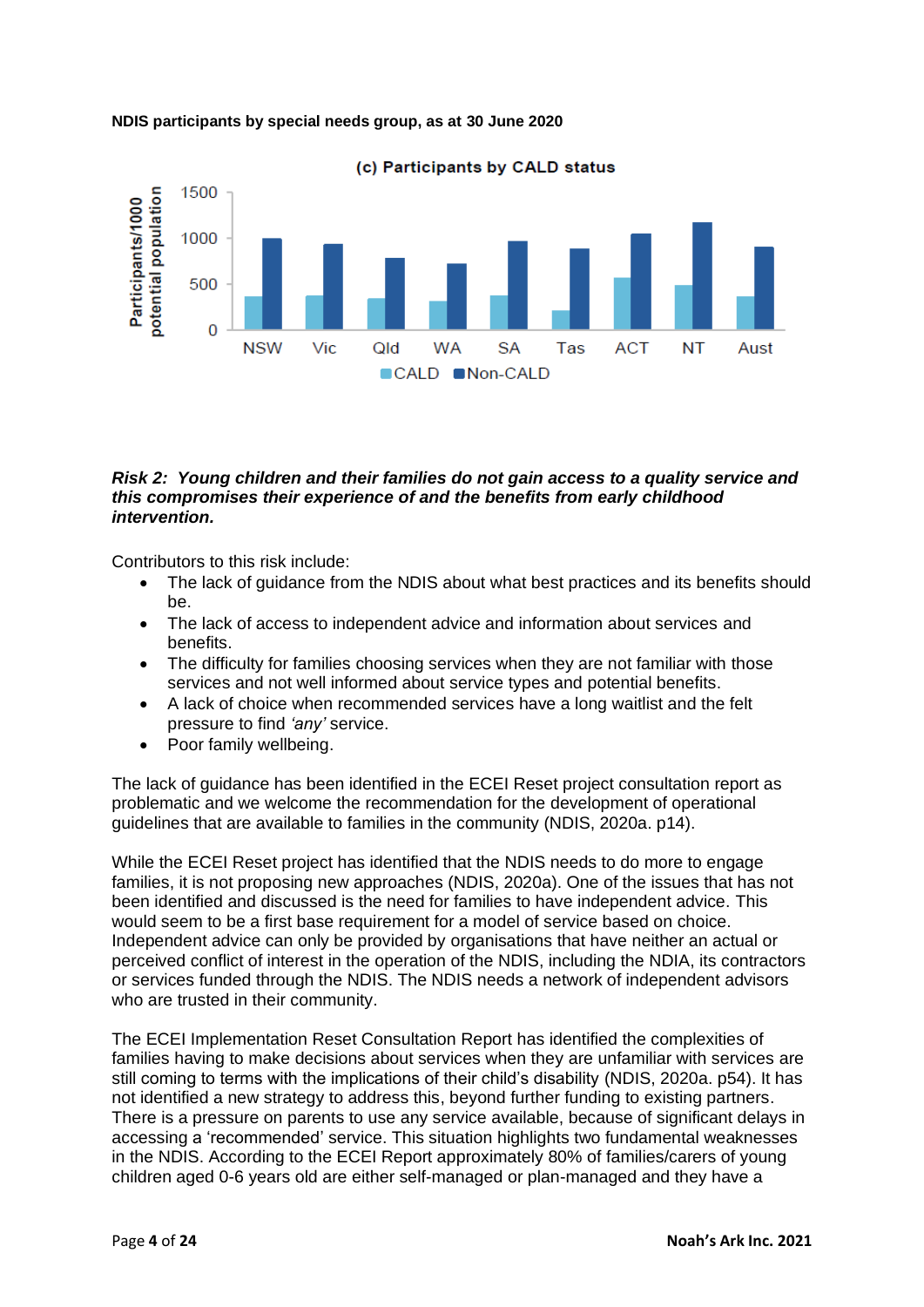choice of using either NDIS-registered providers or non-registered providers (NDIS, 2020a. p44). The number of registered providers in Victoria is falling, with 726 active providers to the 0 – 6 years age group in July–September 2020, compared to 1637 providers registered and active since the beginning of the NDIS (NDIS, 2021). The second weakness is the failure to address the workforce shortage in personnel trained to work in early childhood intervention. Addressing these factors is critical to ensuring all children get the benefits of quality early intervention.

One of the important factors for children which is neither recognised nor discussed is family wellbeing. Family wellbeing can impact directly on a child, given the significant role parents have on supporting their child's development. In the Productivity Commission Report on Government Services for disabilities there is a measure for carer health and wellbeing (Productivity Commission, 2020). While this measure is for carers of people aged 0-64 receiving Commonwealth disability services and is therefore only indicative for families with young children, it is significant. Carer health and wellbeing is reported using two measures:

- The proportion of primary carers of people with disability who feel satisfied with their caring role.
- The proportion of primary carers of people with disability who do not experience negative impacts on their wellbeing due to their caring role.

While the Productivity Commission notes it is desirable to have a high or increasing number of carers feeling satisfied with their caring role and who are not experiencing negative impacts on their wellbeing due to their caring role, this is not the case. Nationally in 2018, only 22.1 per cent of primary carers of people with disability were satisfied with their caring role and only 43.7 per cent did not experience negative impacts on their wellbeing due to their caring role (Productivity Commission, 2020. p15).

Given the critical role of families in supporting the development of their child and the potential impact of their wellbeing on their child's development it is a matter of urgency that the NDIS independently monitors and reports on the health and wellbeing of families who have a young child with a disability.

## *Risk 3: Young children do not participate in children's services and this compromises their social development and learning.*

Our understanding is that support to build acceptance in the community for the participation of children with a disability and, through that acceptance, open to children with disabilities the opportunities afforded to other children is not being systematically supported. Contributors to this risk include:

- A lack of access to children's services including Child Care and Preschool.
- A lack of support to educators to understand the needs of children with disabilities and support their participation.
- A lack of support at entry into school.
- A lack of clarity about which level of government should support children's participation.

The Productivity Commissions' Report on Government Services indicates that children with disabilities are significantly underrepresented in Child Care and there are significant differences nationally in Preschool participation, although the State data on Preschools is not fully comparable (Productivity Commission, 2020).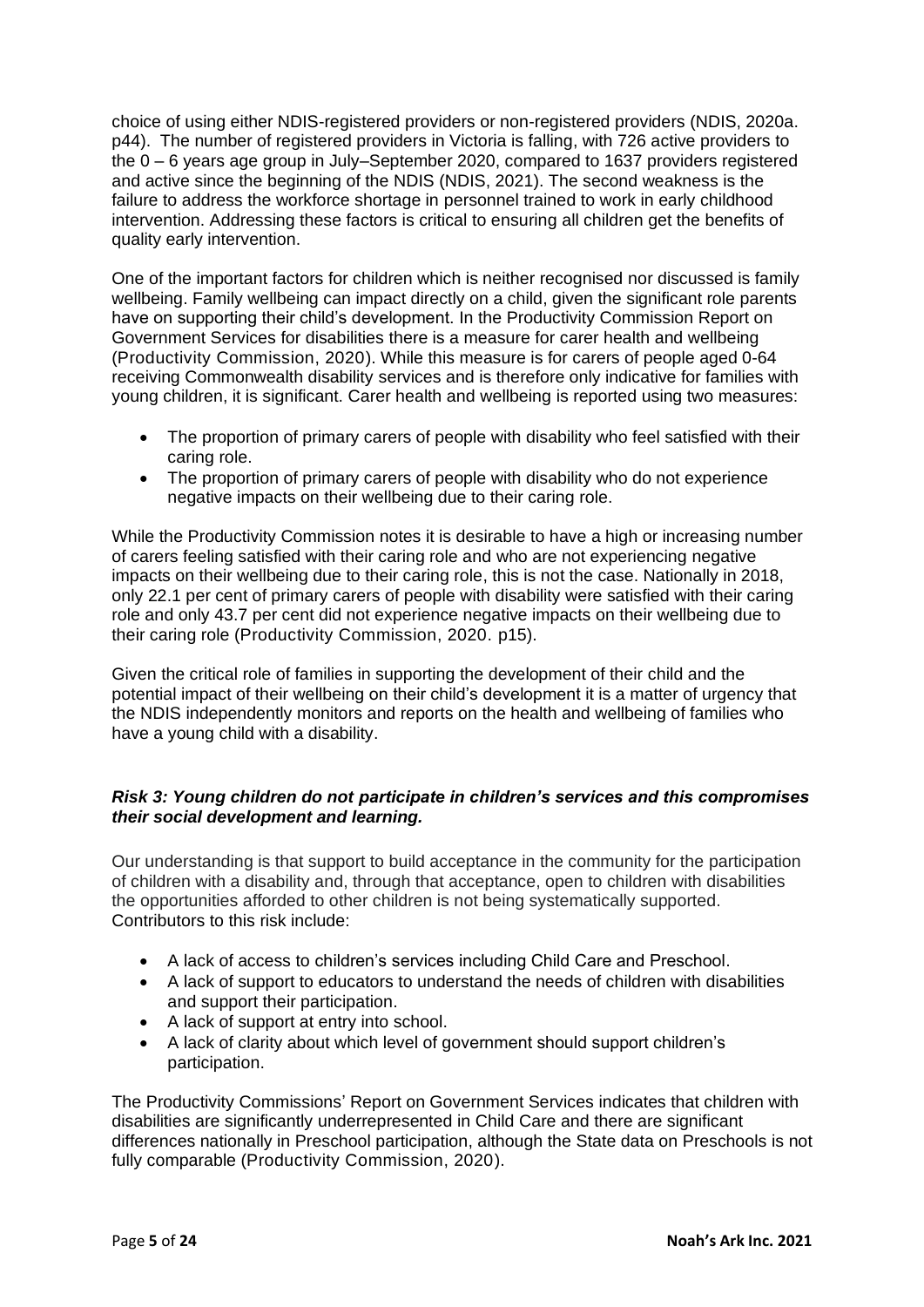**Proportion of children aged 0–12 years attending CCS approved child-care services who are from special needs groups, compared with their representation in the community (Productivity Commission, 2020, p3).**



**Proportion of children enrolled in a preschool program in the YBFS who are from special needs groups, 2018, compared with children aged 4–5 years in the community (per cent) Productivity Commission, 2020. p3).**



Anecdotally we have heard many stories of educators being less supported since the change to the NDIS because services working with the child with a disability may not communicate with the children's services or may have little or no understanding of the early childhood environment or they are not able to translate their understanding of the child's development into ideas that can be incorporated into an early childhood program. This situation needs to be monitored as a matter of urgency.

Anecdotally we are also hearing about children starting school without the necessary information being provided to the school, in part because families assume if they have an NDIS Plan they do not need to provide additional information, leading to children not meeting deadlines for school's funding and support being delayed until later in the year.

The bigger question for children with disabilities and their families is whether either the NDIA or the State governments will take responsibility for addressing these types of issues. If they do not, then the developmental opportunities for children with disabilities are being seriously compromised.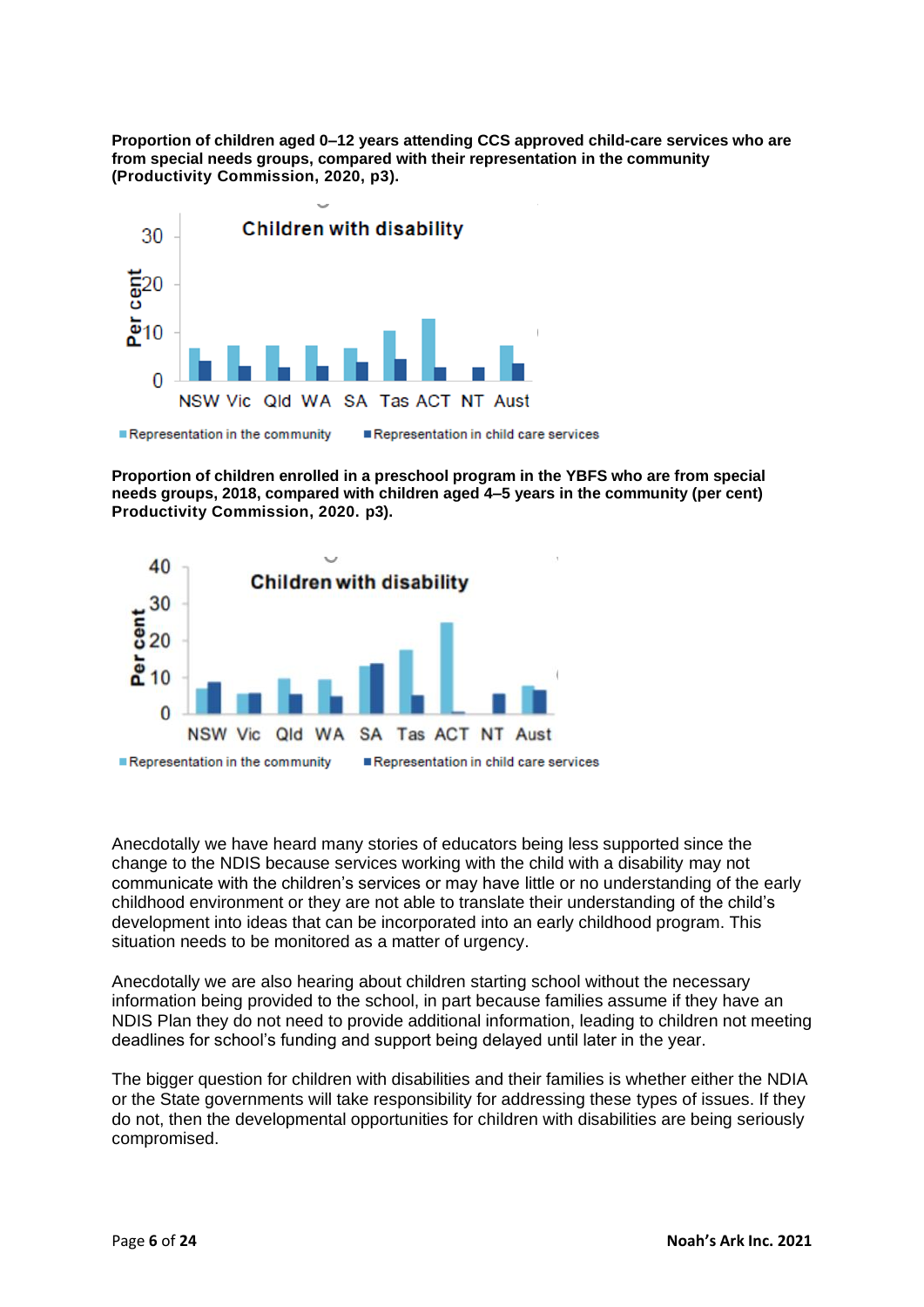The section on early childhood development in the Principles To Determine The Responsibilities Of The NDIS And Other Service Systems (COAG, 2015), which was an agreement on roles between the NDIS and State Governments, says that the role of the NDIS 'includes Information, Linkages and Capacity Building focusing on children with disability (or development delay) where this improves awareness, builds community capacity, creates networks or 'circles of support' for children and parents' and 'the coordination of NDIS supports with the systems providing early childhood support and other relevant service systems. We have not seen any evidence that these have been put in place.

Perhaps what is more concerning is in the section on disabilities in the Productivity Commissions' Report on Government Services which reports on outcomes for NDIS participants. There are no reportable outcomes for children from 0-14 years. The report has measures for choice and control, social participation of people with disability and the use of mainstream services by people with disability. These are important measures. However, in each instance the data reported on is only for people with disabilities aged 15–64 years (Productivity Commission, 2020).

It is difficult to comprehend how this is considered adequate given 169,748 active participants in July – September 2020, or 41% of NDIS participants, were aged under 15 years (NDIS, 2021). Given *"What doesn't get measured doesn't get managed",* it is a significant risk to young children.

It is also unclear who in NDIS Management structure has specific responsibility to ensure that the interests of the 41% of participants in the NDIS are aged between 0-14 years as no position specifically includes children and young people in its title (NDIA, 2021). The coordination of NDIS supports with the systems providing early childhood support will need a significant level of authority to be able to negotiate meaningful outcomes with State and Territory systems. State and Territory systems will also need to improve their performance to create progress.

## **Summary**

In conclusion we would observe that, from our experience, the benefits of vertical integration of children with disabilities into an NDIS attempting to meet the needs of all people with disabilities aged 0-64 years has come at a significant cost to the vertical integration with the early childhood services and policy context. The loss of a specific focus on the challenges for young children's development, their families, and access to mainstream early childhood services are currently offsetting benefits from the additional resources available in the NDIS. This leaves young children with disabilities currently facing a number of developmental risks.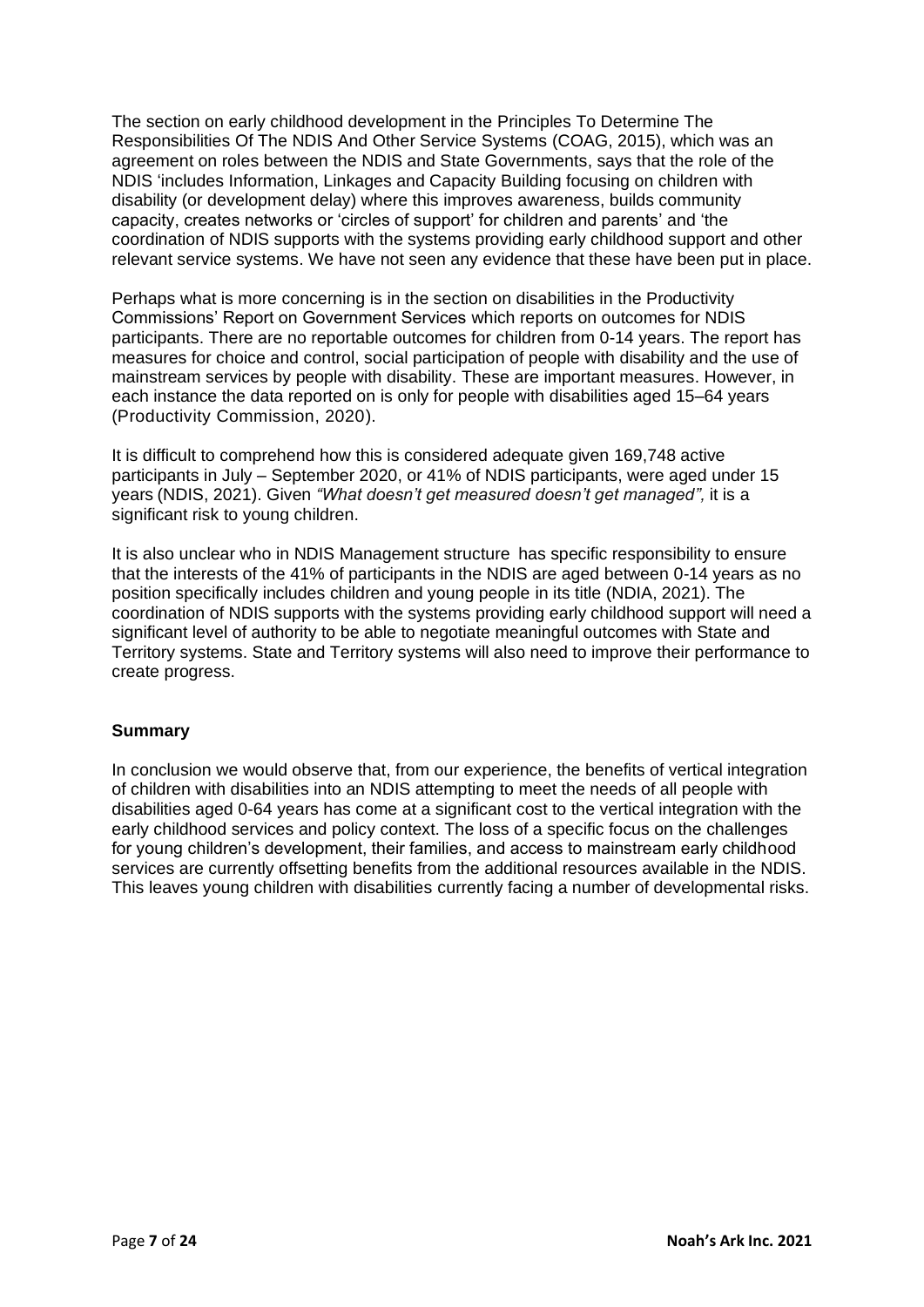# **2. Responses to the recommendations**

Our responses to the recommendations in the ECEI Rest consultation report are grouped under three headings. These are:

- Improving communication and engagement.
- Supporting fair and equitable decision making.
- Improving the operations of the ECEI approach.

## **2.1 Improving communication and engagement.**

The ECEI Reset Report identifies a series of areas that relate to improving communication and engagement. A principle of early intervention is that the pathway to the service is straight forward so that families can be quickly referred, and children access services as soon as possible.

## **2.1.1 Communication**

Three of the recommendations for improved communication are designed to create greater clarity of purpose for ECEI funded services. These recommendations are:

**Recommendation 1:** Explain, rename and promote the NDIS Early Childhood Approach – and stop using the term "gateway" – so families understand and follow a clear pathway with a mix of early childhood support options available.

**Recommendation 2:** Clearly and consistently, communicate the intent of the new Early Childhood approach and the Agency's support for best practice, so families understand how the approach informs positive outcomes for young children.

**Recommendation 3:** Develop and publish new Early Childhood-specific Operating Guidelines – so our decision-making processes and best practice evidence are transparent and implemented consistently by partners and NDIS planners.

While we support the intent to improve communication about the ECEI approach, in our view this will only be successful if it is done in the context of improving communication within the community and services networks. Services for young children and their families need to be embedded in their communities.

Renaming the ECEI Approach **(Rec. 1)** may contribute to a better understanding of the NDIS, but communications need to be understood by a range of families, in different communities and be situated in the broader service system. Clear communications about the intent of the ECEI Approach and the Agency's commitment to best practice is also necessary **(Rec. 2)**. It is important to consider how this information is to be made relevant to different communities and the importance of 'ambassadors' which might include parent advocacy peak bodies (e.g., CYDA, ACD) and cultural organisations. Platforms such as the Raising Children Network should also be considered because they provide multi-media communications for all parents. Publication of early childhood specific Operating Guidelines **(Rec.3)** is also welcome as part of an overarching communication plan. In addition to Operating Guidelines, we would also like to see a range policy papers on the EC Approach which are not evident to date.

## **2.1.2 Engagement**

There are also recommendations with a focus on providing greater assistance for children and families from backgrounds in which they are disadvantaged socially, economically and/or geographically. This includes the provision of supports to better identify, understand,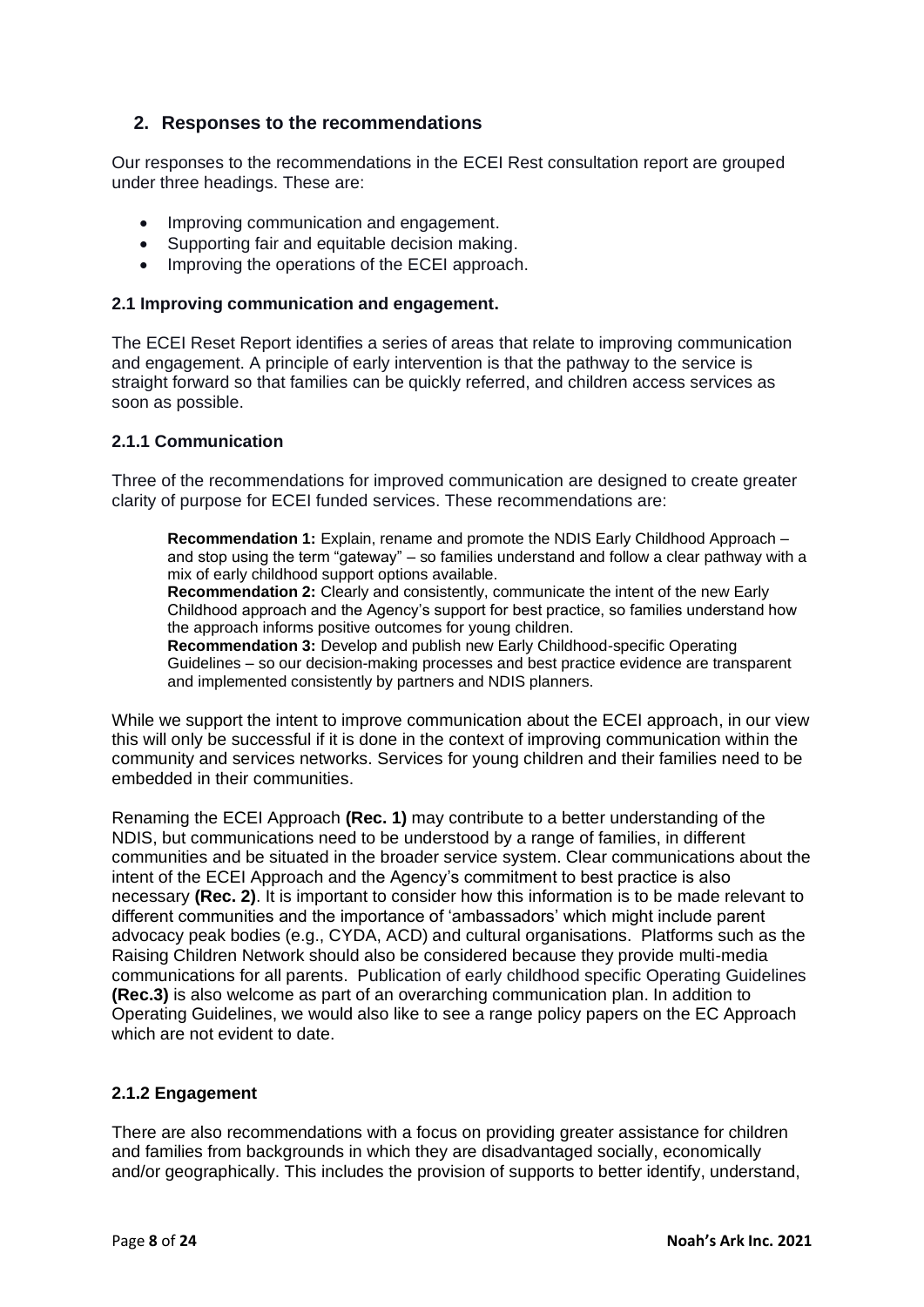and respond to, young children and their families experiencing social disadvantage, providing culturally appropriate services and resources, and strengthening access to services for families living in remote areas. These recommendations include:

**Recommendation 7:** Improve sector-wide understanding of how to identify families and young children experiencing disadvantage or vulnerability and tailor culturally appropriate services and resources so they can benefit from early interventions support. **Recommendation 8:** Implement tailored methods of delivering supports for young children and their families living in remote and very remote areas to strengthen access to services. **Recommendation 10:** Increase Early Childhood partner capacity to identify and help young children and families from hard-to-reach communities or those experiencing disadvantage or vulnerability, so they can connect to – and benefit from – early intervention supports. **Recommendation 11:** Increase Early Childhood partner capacity to connect families and young children to local support networks and services in their community.

Parents of children newly diagnosed with a disability or developmental delay are challenged by both their personal situation and the bureaucracy and nature of services they encounter when they seek assistance. Families are challenged by their lack of knowledge of disability, its consequences, what can be done to ameliorate its effect and the long-term consequences. Disability can raise family and personal issues for parents and the extended family. It raises questions of failure or blame and in some communities and some cultures disability still carries a stigma. Some families are better resourced to adapt to their situation and seek out services.

In a study of families transitioning to the NDIS in NSW, (Broaden et al., 2020), the nature of the resources that families draw on is described at an individual, community and service level. Families who had successful experiences transitioning could identify contributing factors such as educational and social capital that helped them navigate the NDIA. Factors that had an influence included education, employment, training, social support networks and the family's general socio-economic status. The families with the highest resources were best placed to engage social supports, prepare, and articulate their needs.

At a community level, some families were better connected and were able to contact their friends, extended family, or peer support networks to gather information and develop a foundational understanding of the NDIA and gain confidence about what was required. Other families made connections online, although some were negative, or had relationships with services they could draw on.

At a service level, those who had already entered the NDIS had a more positive view of their transition. Families who had poor interactions with services or the NDIA were at a higher risk of delays, gaps in services and frustration.

In another survey of families, (Ranasinghe et al., 2017), the majority of parents reported that they had no difficulty registering for the NDIS, but those who did have difficulties reported on the complexity of the application form, the lack of information on the website, problems related to computer skills, lack of information about the support available, parents' education and information provided by diagnosing or treating health professionals.

Strategies to support families experiencing disadvantage need actions targeted towards individuals, communities and services. In a systematic review of the literature on hard-toreach families, Boag- Munroe and Evangelou (2010) noted that engaging families is complex. The consistent message across the literature is that there is no one simple solution and policymakers need to combine consistent and sustainable effort with creativity and a holistic approach.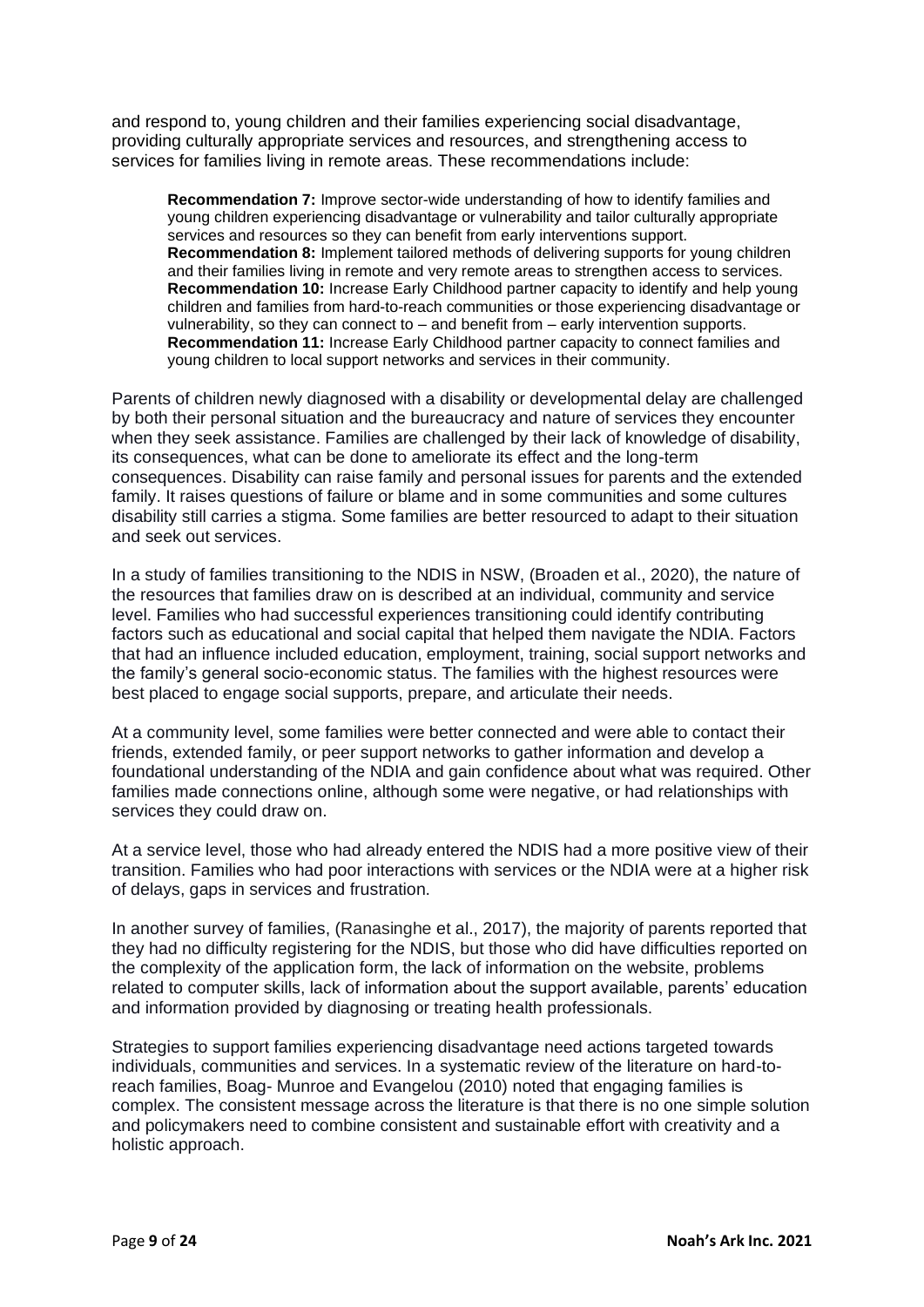To engage individual families, services need to be skilful at:

- Communication
- Flexibility
- Adaptability
- Contextualised and community-based work
- Careful design of appropriate settings
- Relationship building (Boag- Munroe & Evangelou, 2010. p27).

At a services level, the priority is the development of strong interagency practices. In a summary of practices to engage families in child and family services, McDonald (2010) identifies four key strategies. The first involves outreach or "*go to where the families are".* Some families will not attend a service if it is unfamiliar, appears intimidating or is in an inconvenient location. The second approach is to *promote and deliver services in a nonstigmatising and non-threatening way.* Some families need to engage initially in a more informal context. Indigenous and culturally and linguistically diverse (CALD) families may be intimidated by services due to their past experiences and/or cultural difference. The third is to *employ strategies that empower families***'** ability to solve problems for themselves, rather than promoting a relationship of dependency. The fourth strategy notes the importance of *developing relationships* at three levels: relationships with families, relationships with communities and relationships with other services.

The Centre for Child Health (2010) notes that factors that make families vulnerable, including lack of trust, limited confidence and personal resources, also act as barriers to them accessing services. It emphasises the importance of building trust through shared decision making. While individual services need to build their capacity to engage disadvantaged families, services networks need to develop stronger links and build outreach capacity to reach families that are disconnected. The consensus of the reviews is the need for multiple strategies, for families, communities, services and service networks.

a) Cultural Awareness and sensitivity

We welcome the recommendation that highlights the need for sector wide understanding of how to tailor culturally appropriate services and resources **(Rec. 7).** 

We note that there are no specific recommendations to support access and engagement with Aboriginal and Torres Strait Islander children, families, and communities, despite the worrying data that the average annualised committed supports, utilisation and level of selfmanagement for this community of ECEI participants is lower, or significantly lower, than non-Indigenous participants (NDIS, 2020a, p. 45). We are aware of the Aboriginal and Torres Strait Islander Engagement Strategy (NDIA, 2021) with its focus on engaging in the 'proper way' and are interested to learn how the EC Reset recommendations interact with the goals and priority areas outlined in other NDIS Strategy proposals (e.g., Cultural and Linguistic Diversity Strategy (NDIS, 2018) and Rural and Remote Strategy) (NDIS, 2016).

b) Community Support Coordinators

While we acknowledge the role of the EC Partners in identifying and helping families experiencing social, economic, or geographic disadvantage and linking families to local services and networks **(Rec. 10 & 11)**, we do not think this strategy is an adequate response to the challenges of engagement as identified above. EC Partners may not be perceived as 'local' or connected to early childhood networks. EC partners also have multiple roles and it is proposed that they have a role in Assessment, making their capacity to engage with disadvantaged families more difficult and making some families wary. We recommend the use of 'community support coordinators' to provide independent advice and support,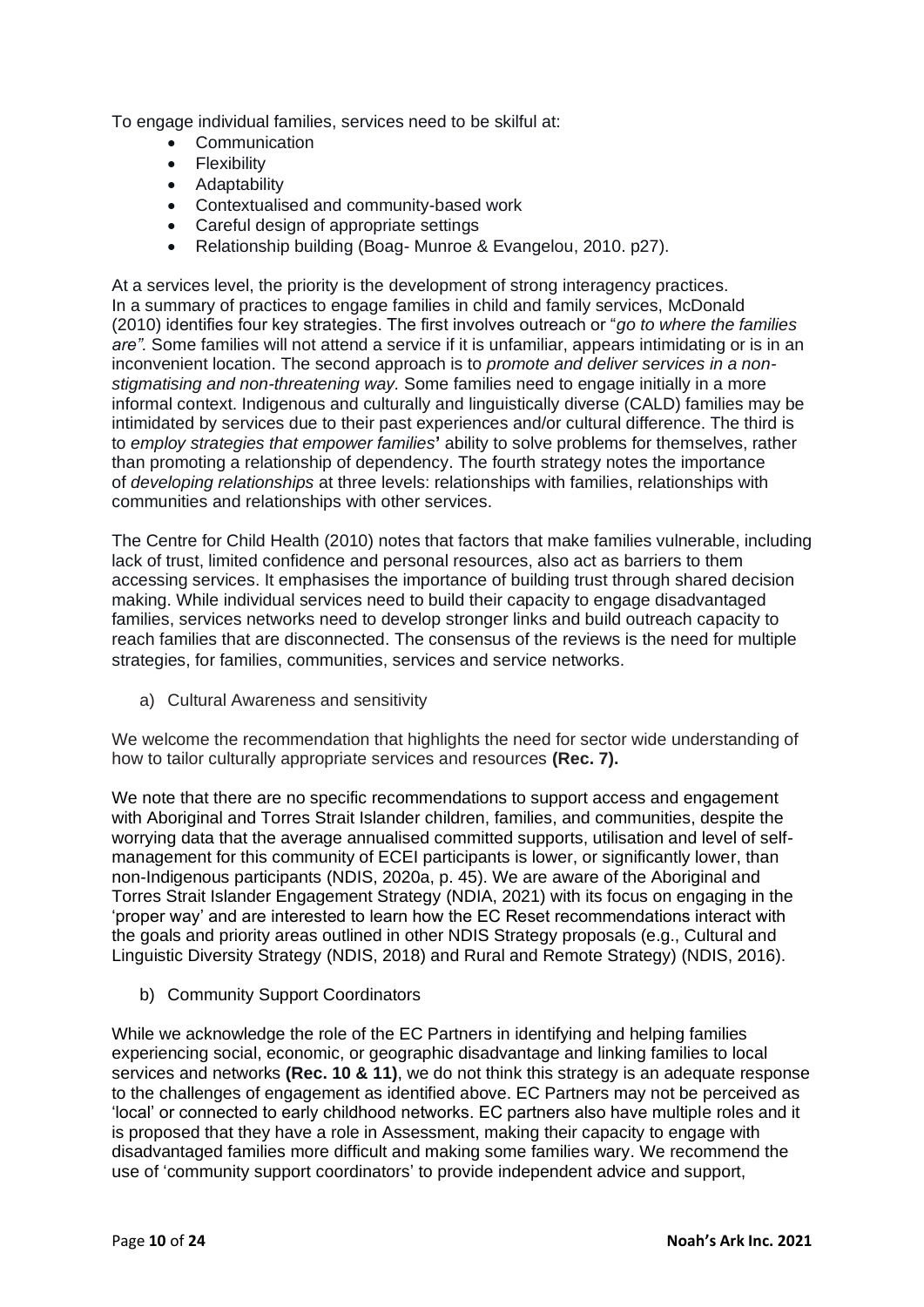including promoting peer support networks that connect families and help them navigate the service system. These could be located with parent organisations such as Children and Young People with Disability Australia (CYDA), Association for Children with a Disability (ACD), and in other culturally appropriate community organisations, as well as linking into early childhood networks.

## **2.2 Supporting fair and equitable decision making**

The second group of recommendations addressed in this submission focus on fair and equitable decision making. Recommendations 9, 13, 15 & 18 are to implement Independent Assessments (IA), clarify developmental delay criteria use EI criteria under Section 25 of the Act, use the EI criteria under 25 of the Act to make decisions about access, and provide guidance about reasonable and necessary supports for children with ASD**.** These recommendations are:

**Recommendation 9:** Implement a tailored Independent Assessments (IAs) approach for young children to support consistent access and planning decisions. **Recommendation 13:** Clarify the interpretation of the developmental delay criteria under Section 25 of the NDIS Act (2013) to improve the consistency and equity of Agency decision-making. Establish thresholds for key criteria using Independent Assessments.<sup>1</sup> **Recommendation 15:** Use the early intervention criteria, under Section 25 of the NDIS Act (2013) to make decisions around access to the NDIS for all young children. **Recommendation 18**: Publish new guidance about what is considered 'reasonable and necessary' when making decisions around support for children on the autism spectrum, based on evidence found in the Autism Cooperative Research Centre (CRC) 2020 report.

## 2.2.1 Decision making

Noah's Ark is keen to respond to the upcoming report and recommendations regarding clarification of the Developmental Delay criteria under Section 25 of the Act. **(Rec. 13).** We are particularly interested in the criterion that will be used to determine eligibility thresholds with an understanding that these are typically determined through standard deviations. percent delay or cut off score. Given the IA Framework indicates that "The NDIA acknowledges that decision making cannot be automated…" (NDIS, 2020b p24), it is important for transparent communications about how decision for eligibility will be made by delegates and to ensure a focus on prevention.

Noah's Ark approves of the recommendation to use the early intervention criteria under Section 25 of the NDIS Act to make access decisions **(Rec. 15).** However, clarification is required in relation to decision making for infants under 12 months of age following the removal of List D and an understanding that the proposed approach to IA does not include children under the age of 1 year. Consideration must also be given to whether 12 months of age is a sensible cut-off point given the dynamic and unpredictable developmental needs of young children with a disability/developmental delay over the first three years of life.

In relation to the removal of List D, there are advantages and disadvantages in having an approach where admission to the NDIS is in part defined by a child's diagnosis. The advantages are that families don't have to demonstrate that their child will benefit from early intervention. It is not unrealistic to expect that children with the conditions in List D would benefit from these supports. This approach provides certainty of support and it reduces the

 $1$  Specifically, establish clear definitions and thresholds for the criteria 'substantial delay in functional capacity' and 'extended duration'.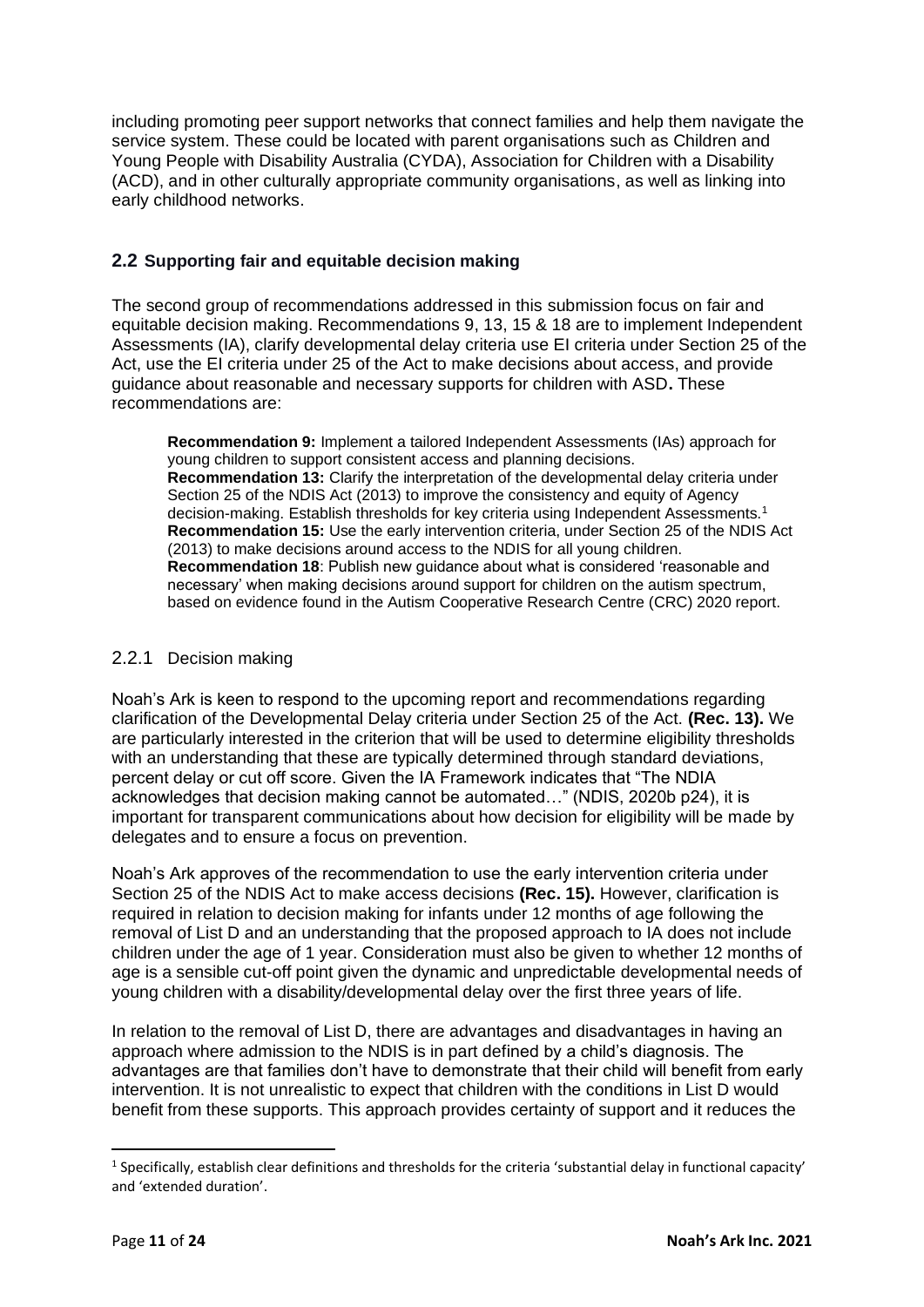administrative burden on the NDIA. The disadvantage is that diagnosis is not a measure of functional capacity or predictor of participation. Eligibility by diagnosis may lead to some children receiving supports who are unlikely to benefit. In principle, it is possible to argue that the focus of eligibility should remain on children's capacity to function and participate and the focus on diagnosis should reduce. It will require a highly specialised workforce and a carefully considered approach that aligns with the best available evidence to undertake such assessments.

The issues raised by using diagnosis as a mechanism for entering the Scheme are reduced if the plans developed for the child are reflective of their individual needs and functional capacity. Good planning processes should intentionally allocate resources. If the expectations and outcomes related to the early intervention approach are clear, then these become a mechanism for making informed decisions about a child's progress and the supports they need.

Noah's Ark is keen to respond to the upcoming guidance about reasonable and necessary supports for children with ASD **(Rec. 18).** These guidelines should provide a mechanism for supporting fair and equitable decision making. We encourage the Agency to provide guidelines for the range of developmental disabilities, rather than a sole focus on ASD.

#### 2.2.2 Independent Assessment for children with disabilities and their families

Noah's Ark supports the need for a more consistent and equitable approach to NDIS access and planning decisions and a focus on individual's functional capacity and the influence of environment, health and other individual factors outlined in the IA Framework (NDIS, 2020b). However, there are specific issues that must be considered in relation to children with a developmental delay and/or disability and their families. Furthermore, an IA approach is contrary to what we know enables access to, and engagement with, services for families experiencing disadvantage.

 *"Early childhood assessment is a flexible, collaborative decision making process in which teams of parents and professionals repeatedly revise their judgments and reach consensus about the changing developmental educational, medical, and mental health service needs for young children and their families".* (Neisworth & Bagnato, 2005, p. 2)

IA is not a new idea and there is much to be learnt from others about the risks and benefits of such an approach. For example, independent doctors and clinical psychologists are contracted for the Disability Support Pension assessment, and the Australian Government utilises a national panel of assessors for Supported Employment assessments. In Victoria, the Department of Education and Training contracts an independent provider to conduct assessments for the Program for Students with a Disability. In the USA, many states use a vendor based system for conducting independent assessments for EI services. Other US states ensure multi-disciplinary authentic, criterion and norm-referenced eligibility assessments, through the local EI service providers who meet practice standards and utilise an established suite of measures.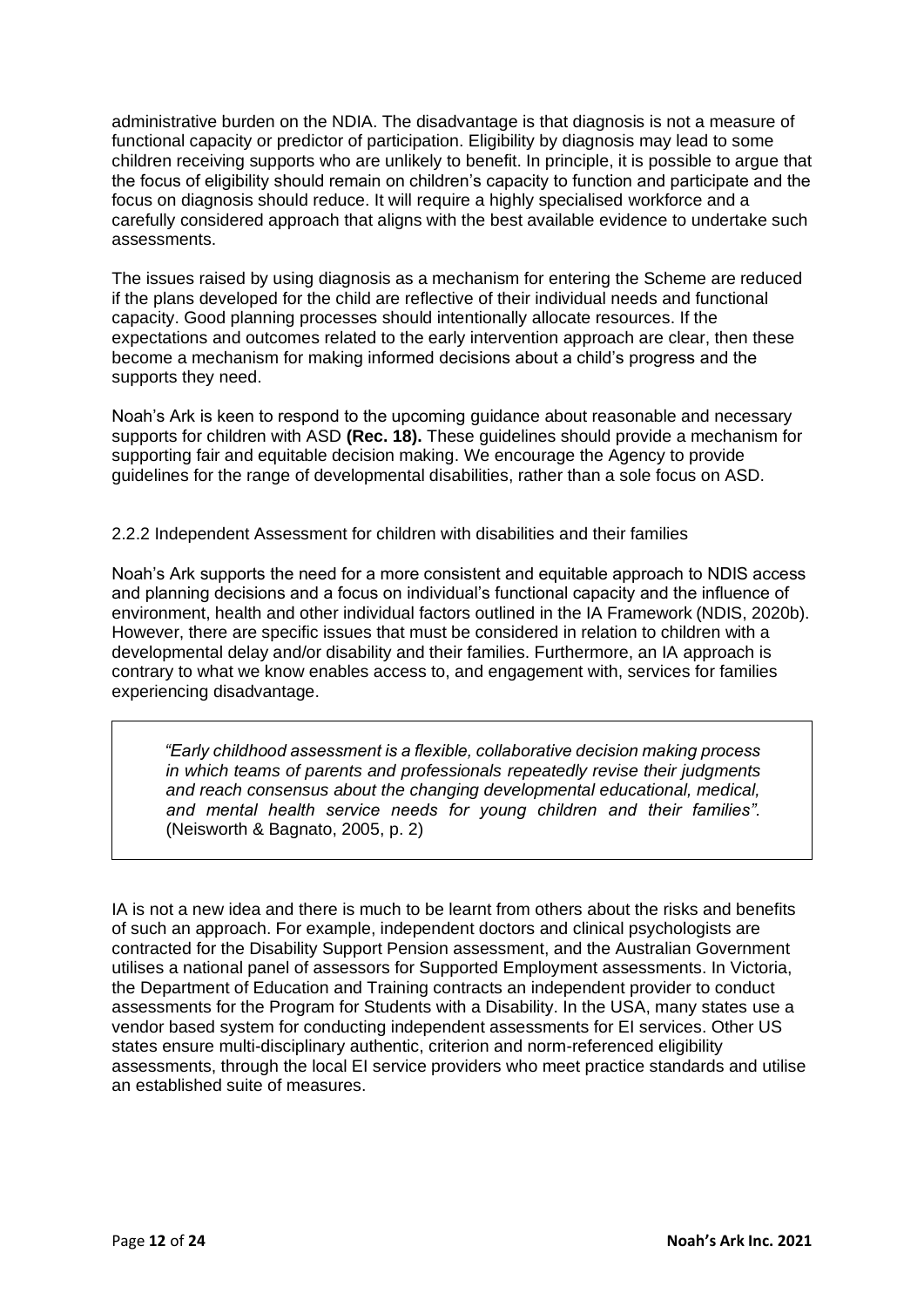#### *An Overview of Independent Assessment for children with disabilities and their families*

In addition to learning from the experience of state/territory, commonwealth and international approaches to IA, Noah's Ark also recommends that the NDIS revisit the approach to IA through the lens of participants – children and their families. The proposed approach for 7-65 year old participants presented in the corresponding consultation papers (NDIS, 2020b) has 6 steps within the access and eligibility process and a further 7 steps within the planning process. That is 13 steps before the family can begin to engage with service providers and implement the plan. This arduous process does not address the current challenges described in the planning consultation paper, including that the NDIS is confusing and frustrating and is too complex and difficult to navigate (NDIS, 2020b. p5).

The proposed approach to IAs for young children described in the ECEI Implementation Reset Project Consultation Report is said to "uphold(s) the early intervention best practice" (NDIS 2020a). This requires consideration of the (often evolving) environmental context of children and their families. Whilst some best practice elements have been addressed in the criteria in the IA Framework (NDIS 2020b), (including the need for suitable governance, future research, and coverage of developmental domains, reliability, validity, and functional content with the chosen measures), there are additional criteria that should be considered for young children and their families. Macy & Bagnato (2010) offer a framework of standards for judging assessment in EI that include eight elements: Acceptability, Authenticity, Collaboration, Evidence, Multi-factors, Sensitivity, Universality and Utility. Two of the issues in these standards that we believe have not been given due consideration in the IA Framework include:

a) Collaboration

Collaboration with parents is obviously critically important and has been discussed throughout this submission. Collaboration with a multi-disciplinary team of professionals is also essential. Parents of young children with a developmental delay or disability have typically been worrying about their child's development for a long time before they interact with the NDIS. They have sometimes been involved in screening assessments through their local Maternal and Child Health Nurse, medical assessments through the GP, developmental assessment with a Paediatrician, and specialist assessments with the audiologist or speech pathologist. The approach proposed in the IA Framework is not clear about the extent to which information provided by these other professionals is either welcome or utilised. The synthesis of perspectives from parents and a range of professionals provides more robust information on which to make decisions about eligibility and planning. It is interesting to note that the revision to Part C (Children 0-2 years) of the Individuals with Disabilities Education Act (IDEA) for how eligibility for services is determined and provided in the USA, highlights the need for caregiver involvement, in conjunction with the requirement for team involvement, with at least two early interventionists from separate disciplines participating in the evaluation and planning process (CDCP, 2011*).* 

b) Multi-factors

The IA Framework indicates that "Some people present with a degree of complexity that requires more in-depth deliberation than assessment findings can provide on their own. The complexity, nuances and intertwining factors may need to be examined more closely or may prompt more questions that need to be answered" (NDIS, 2020b. p.24). We suggest that children, by the very nature of their dependence on parents/caregivers, and the evolving and unpredictable nature of their developmental trajectory at this early stage of life, present with complexity that requires a more robust approach to assessment, including the synthesis of ecological data. This ecological approach, which includes collection of data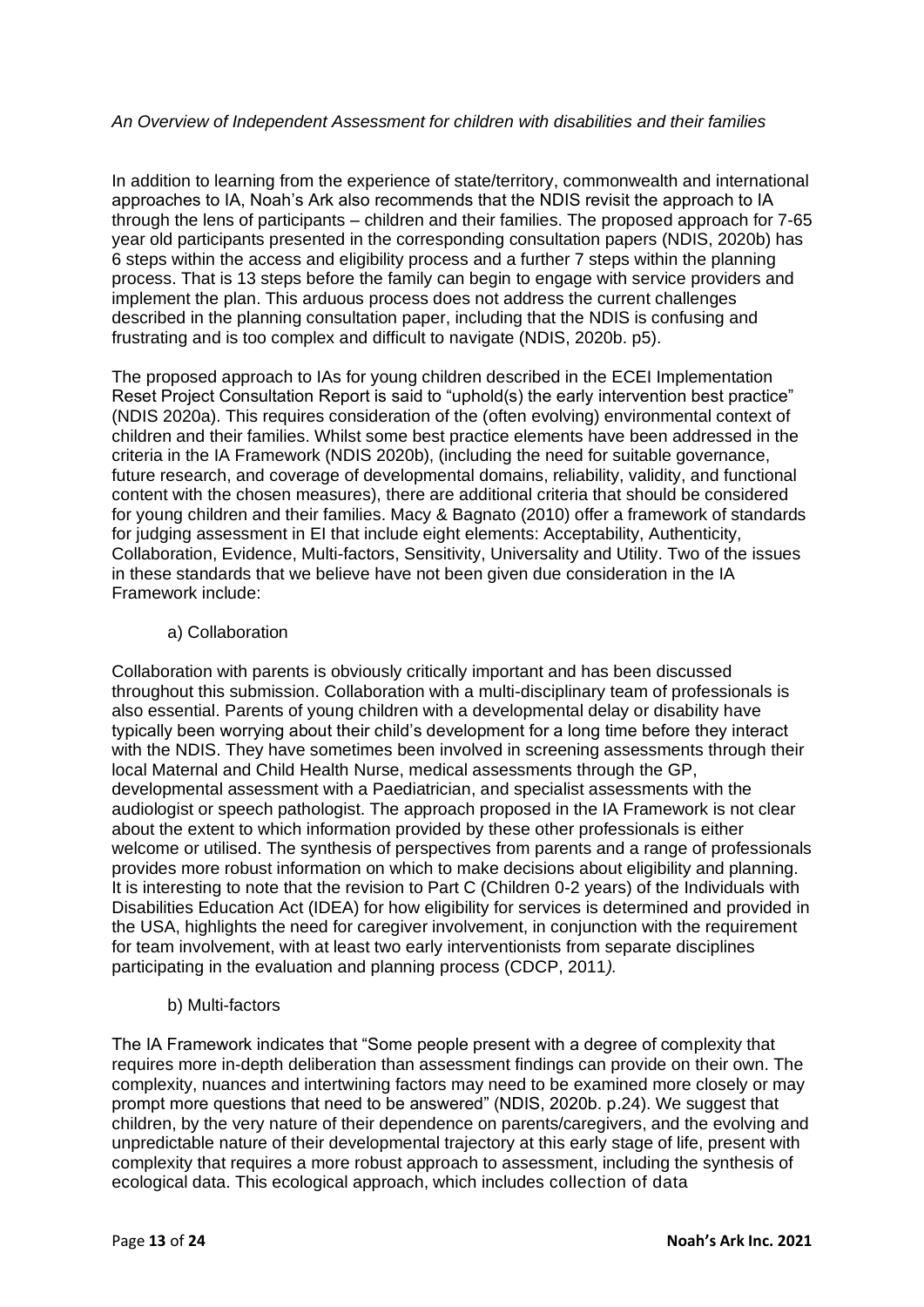across *multiple* methods, sources, settings, and occasions, is described in Macy & Bagnato standards (2010) as 'multi-factors'. Such an ecological approach to assessment should also include assessment of family support needs. This focus on family support needs is reflected in the US legislation for children 0-2 years in the IDEA, which indicates that that the initial assessment refers not only to that of the child, but also of the family's needs which must be completed prior to the first Individual Family Service Plan meeting (CDCP, 2011; Hallam et al, 2014).

#### *Issues with the NDIS approach to assessments for children 1-6 years*

It is beyond the scope of this submission to comment in detail about the suite of assessments intended for use for children 1-6 years of age. We have read the IA Selection of Assessment Tools paper (NDIS 2020d) and the Addendum for children 1-6 years (NDIS, 2020e), and note there are some aspects to the proposed approach and measures that are not supported by research on child assessment for eligibility in ECI. These are presented below.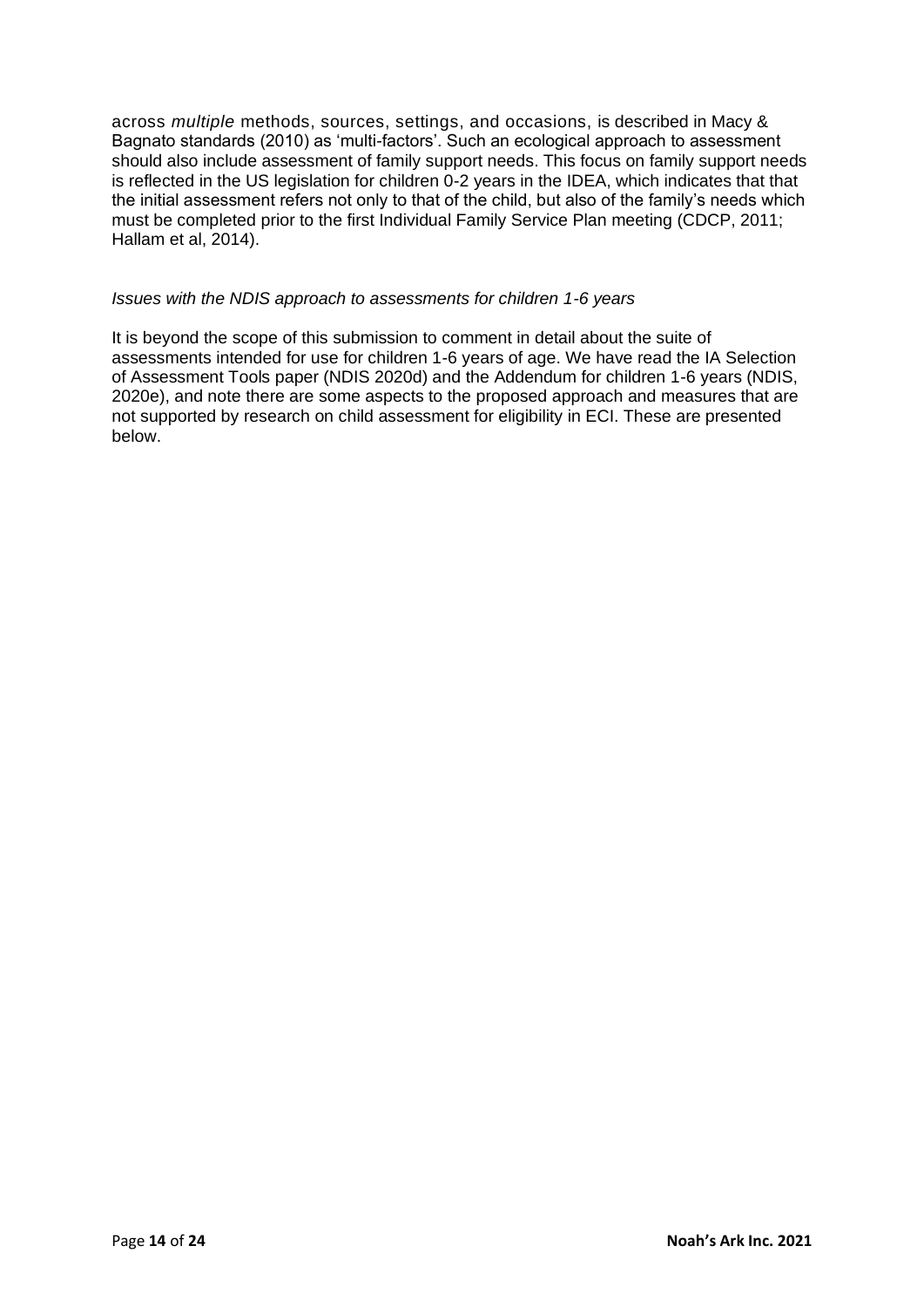| Best practice in child assessment                                                                                                                                                                                                                                                                                                                                         | <b>Issues</b>                                                                                                                                                                                                                                                                                                                                                                                                                                                                                                                                                                                                      |
|---------------------------------------------------------------------------------------------------------------------------------------------------------------------------------------------------------------------------------------------------------------------------------------------------------------------------------------------------------------------------|--------------------------------------------------------------------------------------------------------------------------------------------------------------------------------------------------------------------------------------------------------------------------------------------------------------------------------------------------------------------------------------------------------------------------------------------------------------------------------------------------------------------------------------------------------------------------------------------------------------------|
| Families have a central role in their child's life and an intimate<br>knowledge about their child's functioning, participation, and<br>interactions that supports assessment (DEC, 2015; Guralnick,<br>2016; Neisworth & Bagnato, 2005)                                                                                                                                   | The proposed IA Framework focuses a standard suite of assessments but does not<br>appear to include an approach to soliciting further information from families regarding<br>the child's interests, abilities, and needs across multiple methods, sources, settings,<br>and occasions. Nor does it appear feasible to gather this information, along with<br>establishment of rapport with children and families, observation, report writing and<br>completion of the four required assessments in the designated 3-hour time frame.                                                                              |
| Infants with an identified disability have immediate access to<br>appropriate services and supports, irrespective of whether they<br>display a functional impairment at this early stage of life (Bagnato,<br>Smith-Jones, Matesa, & McKeating-Esterle, 2006; Bagnato,<br>Matesa, Fevola, & Smith-Jones, Dunst, Trivette, Appl, & Bagnato,<br>2004; Mott, & Dunst, 2006). | Whilst eligibility based solely on diagnosis does not provide sufficient information<br>regarding the need or level of supports required, it should provide easy, prompt<br>access to appropriate services and support for those children whose characteristics<br>warrant it. With the removal of List D, there is risk that infants with an identified<br>disability will not have a streamlined approach to the Scheme.<br>NOTE: The recent pathway implemented for young children with a hearing loss<br>appears to be successful in terms of prompt access to the Scheme.                                     |
| A preventative approach to ECI ensures easy, prompt access to<br>suitable services and supports early in life, including for those<br>children identified with emerging developmental needs. (Bagnato,<br>Smith-Jones, Matesa, & McKeating-Esterle, 2006; Bagnato,<br>Matesa, Fevola, & Smith-Jones, Dunst, Trivette, Appl, & Bagnato,<br>2004; Mott, & Dunst, 2006).     | ECI services in Victoria are reporting a significant reduction in the percentage of<br>young children 0-3 years entering the Scheme since the NDIS commenced. This is<br>contrary to the underlying rationale for ECI. Given the developmental significance of<br>the earliest stages of life, prompt access to support should be provided as early as<br>possible.                                                                                                                                                                                                                                                |
| Eligibility assessment should include family support needs (CDCP,<br>2011; Hallam et al, 2014).                                                                                                                                                                                                                                                                           | The proposed approach doesn't appear to include assessment of the family<br>preferences and support needs in regard to their interactions with their children and<br>their own well-being that will have an impact on child functioning.                                                                                                                                                                                                                                                                                                                                                                           |
| Assessment must include opportunity for sensitive feedback from a<br>trusted professional to ensure a shared understanding of the<br>assessment findings and to develop a plan for next steps<br>(Neisworth & Bagnato, 2005).                                                                                                                                             | There is no mention in the consultation papers of how feedback will be provided to<br>families, apart from a report. The estimated time provided in the IA report for the<br>suite of assessments to be conducted for children 1-6 years is 115-135 minutes. This<br>leaves 45-65 minutes for any observation, gathering of further information on<br>personal and environmental factors, individual goals (NDIS, 2020b, p24), and report<br>writing. It appears unlikely there is time for careful feedback and appropriate<br>emotional support at this critical time for families within the 3-hour time-frame. |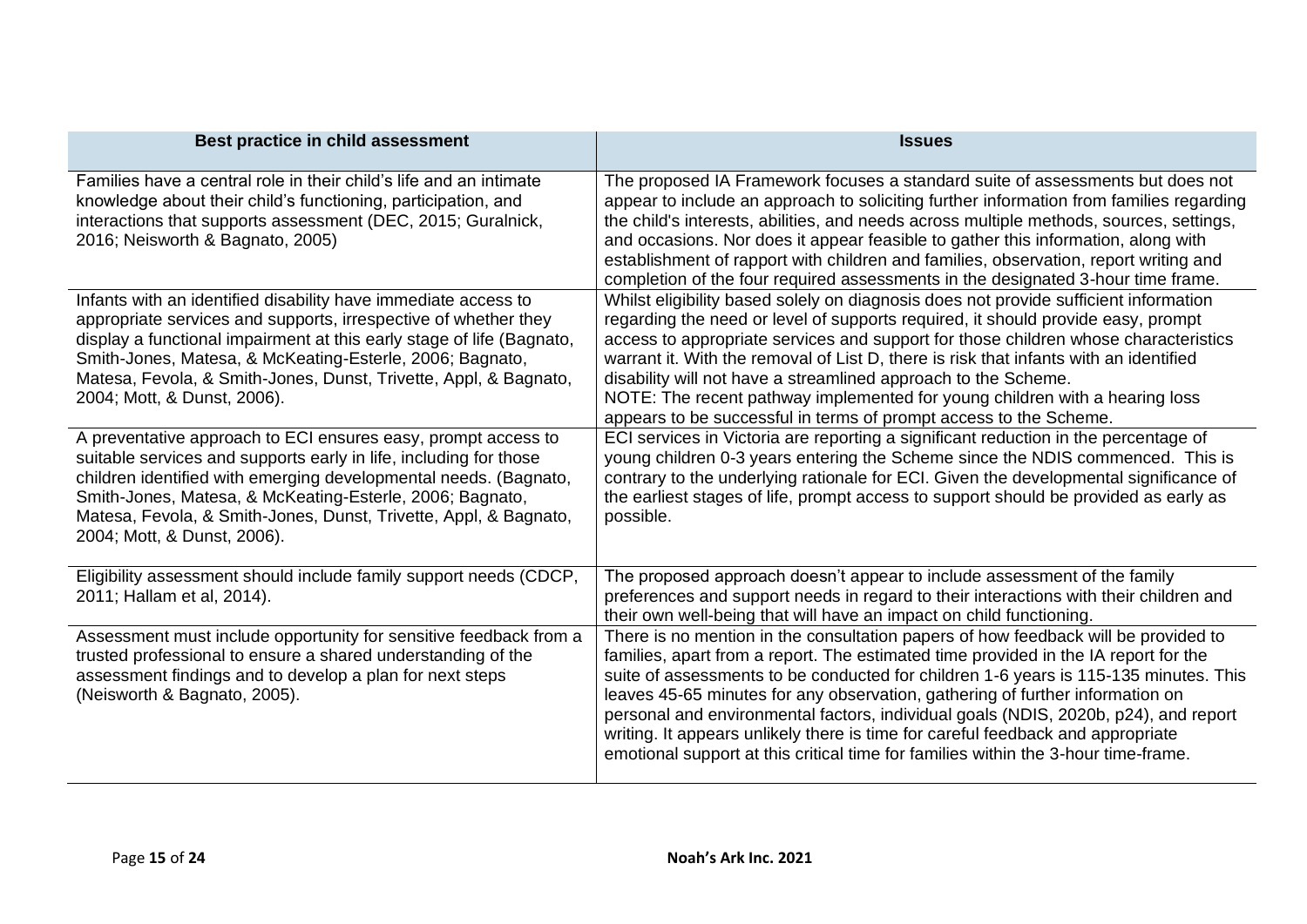| Families require reliable information, support, and continuity of care<br>from professional/s they trust and have an ongoing relationship with                                                                                                                                                                                                                             | Parents will not have an ongoing relationship with EC Partner Assessors - nor<br>should they. The relationships should be built with the services they choose to<br>engage with.                                                                                                                                                                                                                                                                                                                                                                                                                                                                                                                                                                                                                                                                                                         |
|----------------------------------------------------------------------------------------------------------------------------------------------------------------------------------------------------------------------------------------------------------------------------------------------------------------------------------------------------------------------------|------------------------------------------------------------------------------------------------------------------------------------------------------------------------------------------------------------------------------------------------------------------------------------------------------------------------------------------------------------------------------------------------------------------------------------------------------------------------------------------------------------------------------------------------------------------------------------------------------------------------------------------------------------------------------------------------------------------------------------------------------------------------------------------------------------------------------------------------------------------------------------------|
| Quality assessment is conducted by suitably skilled and qualified<br>practitioners with supervisory support to enable them to maintain<br>ethical standards and recommended practices (Neisworth &<br>Bagnato, 2005).                                                                                                                                                      | With the ongoing difficulties with recruitment and retention in the ECI sector, it is<br>likely the trend for EC Partners recruiting new graduates will continue. Conducting<br>child assessment requires suitably qualified, trained and experienced practitioners,<br>governance structures and practice standards.                                                                                                                                                                                                                                                                                                                                                                                                                                                                                                                                                                    |
| There is a growing body of research that supports the use of<br>authentic assessments to understand the child's developmental<br>needs and determine eligibility (Bagnato, Goins, Pretti-Frontczak, &<br>Neisworth, 2014; Bagnato, Smith-Jones, Matesa, & McKeating-<br>Esterle, 2006; de Sam Lazaro, 2017; DEC 2015; Macy & Bagnato,<br>2010; Neisworth & Bagnato, 2005). | There is weak evidence supporting use of standardized, norm-referenced tests to<br>identify eligible young children with delays and flaws with using these tests for<br>determining eligibility (Bagnato et al., 2007). The IA framework indicates that "The<br>ideal solution would be a single, easy to use, generic, standardised and norm<br>referenced assessment tool (NDIS, 2020b, p.23). We suggest that an ideal<br>solution would be development of authentic assessments that incorporate a range of<br>information sources across settings, rather than standardised and norm referenced<br>tests.                                                                                                                                                                                                                                                                           |
| Practitioners should use clinical reasoning to support determination<br>of the child's eligibility and plan for next steps (Bagnato, Smith-<br>Jones, Matesa, & McKeating-Esterle, 2006; de Sam Lazaro, 2017;<br>DEC 2015; Neisworth & Bagnato, 2005; Squires, 2015).                                                                                                      | Robust clinical reasoning relies on expertise and experience of the assessors and<br>clear practice guidelines. This is particularly important for children with<br>developmental concerns (e.g., behavioural, socio-emotional) that are particularly<br>sensitive to certain settings, people or environments. Assessment and practitioners'<br>competencies are critical to effective assessment for eligibility, planning and<br>monitoring of child functioning and family needs. The following are some<br>recommended tools that address this issue:<br>DEC Program Appraisal Scale for Assessment (Neisworth & Bagnato, 2005).<br><b>ECTA Practice evaluation tools for assessment</b><br>https://ectacenter.org/decrp/topic-assessment.asp<br>ECPTA example of professional standard curriculum modules<br>https://ecpcta.org/curriculum-module/standard-4-assessment-processes/ |
| Eligibility assessment should include information obtained about<br>the child's skills in daily activities, routines, and environments such<br>as home, pre-school, and community - multiple methods, sources,<br>settings, and occasions (Bagnato et al., 2014; DEC, 2015;<br>Hebbeler & Spiker, 2016).                                                                   | Conventional norm-referenced tests are designed to estimate a child's level of<br>functioning under a controlled and pre-set series of conditions. Any suite of proposed<br>assessments must be used to complement other information gathered from multiple<br>people in multiple environments across multiple occasions (e.g., authentic<br>assessments).                                                                                                                                                                                                                                                                                                                                                                                                                                                                                                                               |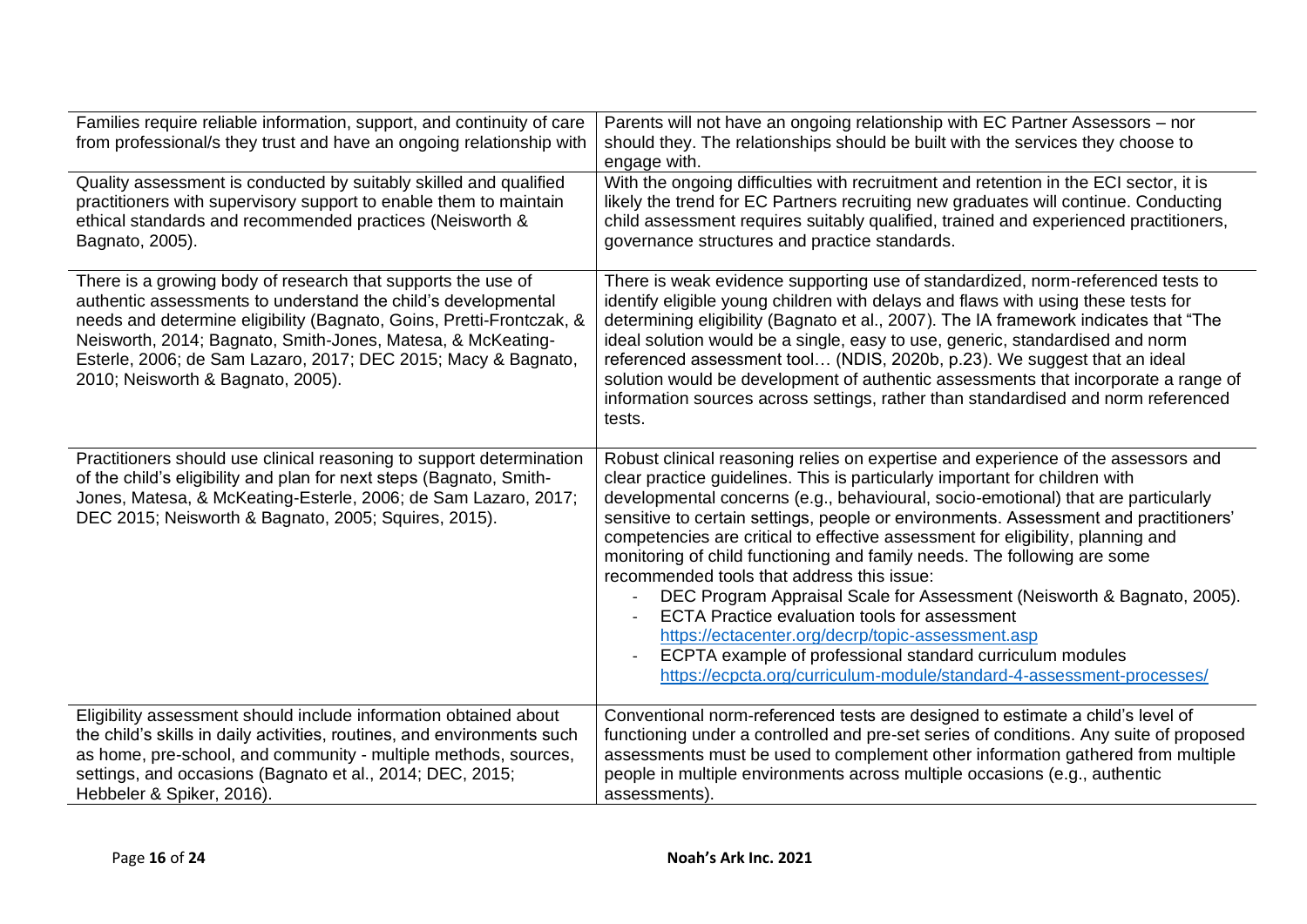| Child assessment requires respect for language and cultural<br>differences (de Sam Lazaro, 2017; DEC, 2015).                                                                                                                                                                             | Norm-referenced assessments are rarely sensitive to differences in children that are<br>a result of disability, cultural, or linguistic differences. Cross-cultural validity has not<br>been established for the PEM-CY, PEDI-CAT Speedy or PEDI-CAT ASD.                                                                                                                                                                                                                                                                                                |
|------------------------------------------------------------------------------------------------------------------------------------------------------------------------------------------------------------------------------------------------------------------------------------------|----------------------------------------------------------------------------------------------------------------------------------------------------------------------------------------------------------------------------------------------------------------------------------------------------------------------------------------------------------------------------------------------------------------------------------------------------------------------------------------------------------------------------------------------------------|
| Assessment should include information from knowledgeable,<br>informed, and familiar people in the child's life, (e.g., teachers,<br>therapists) to report on the child's functional competencies<br>displayed in meeting the challenges of real-life routines (Bagnato et<br>al., 2014). | The extent to which reports from therapists and teachers that know the child well is<br>not clear in the IA Framework. A synthesis of perspectives from parents and a range<br>of professionals provides more robust information on which to make decisions about<br>eligibility and planning.                                                                                                                                                                                                                                                           |
| Decision making for eligibility should be based on consensus of<br>information from multiple settings and individuals (Neisworth &<br>Bagnato, 2005).                                                                                                                                    | The proposed approach suggests that a single Planner/Assessor will be making a<br>recommendation to the delegate, rather than a consensus from a multi-disciplinary<br>team.                                                                                                                                                                                                                                                                                                                                                                             |
| Assessments have a range of functions that should complement<br>each other (e.g., eligibility, early identification, planning, monitoring<br>progress and measuring outcomes) (Neisworth & Bagnato, 2005).                                                                               | The IA process sets itself apart from other assessments, with no link to the<br>comprehensive multi-disciplinary assessments required for monitoring progress and<br>measuring outcomes or assessments required for diagnostic purposes (e.g., ASD).<br>In this context, assessments that allow for the monitoring of child functioning data is<br>critical in the decision-making required for families to continue (or not) with the NDIS<br>system.                                                                                                   |
| Eligibility assessments are more effective and useful when also<br>used to inform the delivery of early intervention services (Macy et<br>al., 2005; Macy & Bagnato, 2010).                                                                                                              | Although it is understood that the primary purpose for the selected measures is an<br>assessment of functional capacity for NDIS access and planning decisions, further<br>consideration should be given to other assessment needs such as monitoring<br>progress, and child and family outcomes. Assessment that only reflects the<br>obligations of each system or program fails to consider the impact of multiple<br>assessments on the child and family.                                                                                            |
| Assessments should integrate with measures used in mainstream<br>and specialist services wherever possible (Neisworth & Bagnato,<br>$2005$ ).                                                                                                                                            | There is no indication that assessments for purposes other than NDIS access and<br>planning decisions will utilise previous assessments conducted by other<br>professionals in order to avoid duplication and additional stress for children and their<br>families. For example, the Vineland Adaptive Scales (Sparrow, Cicchetti & Balla,<br>1984) may be used for Victoria's Department of Education and Training requirements<br>for Program for Students with a Disability funding or may be a used as part of the<br>diagnostic assessment for ASD. |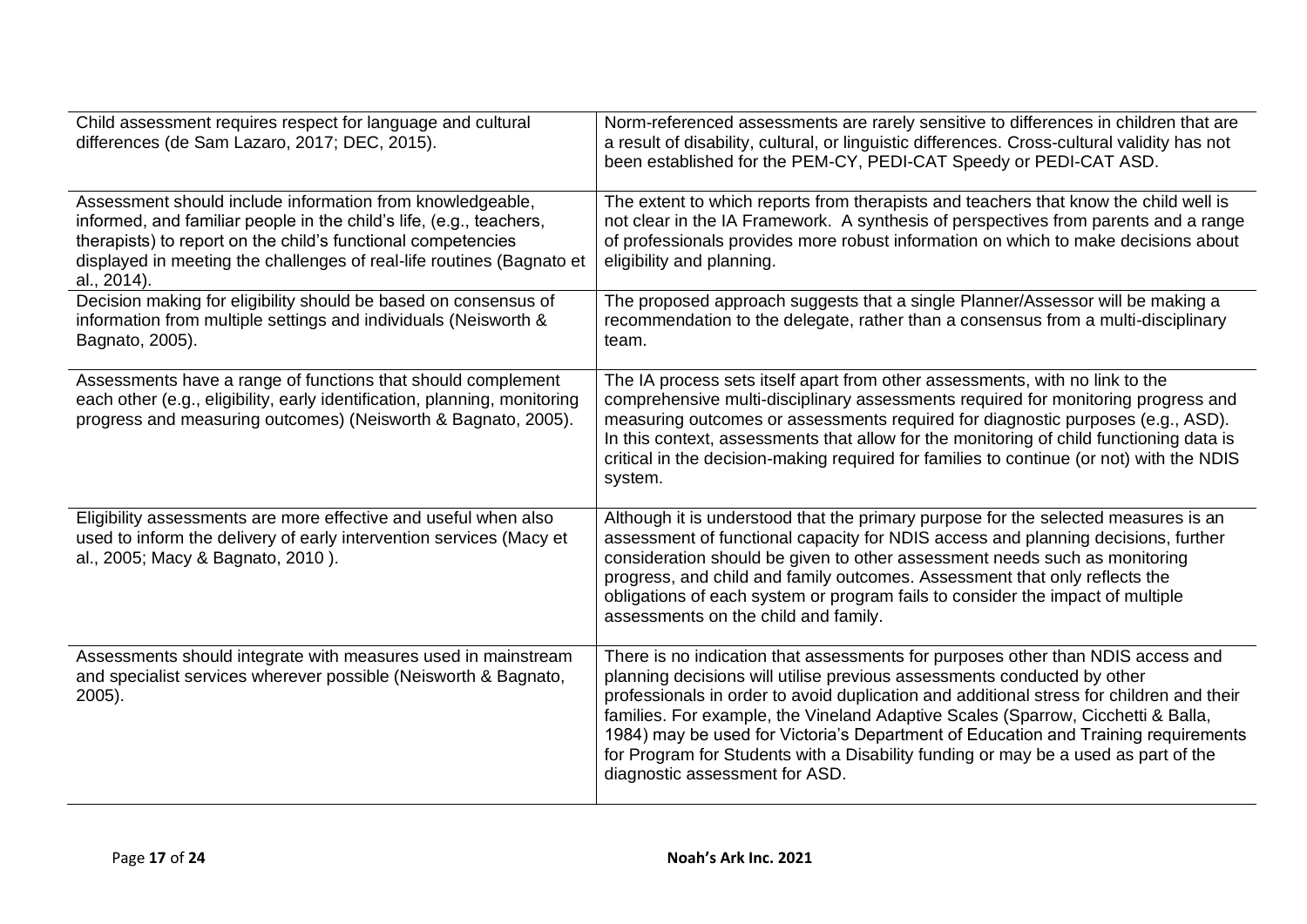We recommend the NDIS develop an approach to improving early identification, referral and eligibility practices that is better integrated into the current state-based early childhood service system, respects the role of families in their child's life, is in line with best practice guidelines and also ensures a more consistent and equitable approach to NDIS access and planning decisions. Established international frameworks might prove helpful (Dunst, Trivette, Appl, & Bagnato, 2004; Guralnick, 2019).

An integrated and developmental approach also requires further research to examine:

- − The role of conventional and authentic assessments in determining eligibility.
- − The degree to which conventional tests accomplish or do not accomplish eligibility and planning decisions.
- − The development of more appropriate authentic measures that will enable the right children to receive the right support at the right time.
- − The development of an assessment system that allows for tracking and monitoring of child progress and family needs.

## **2.3 Improving the operations of the ECEI approach.**

Three are three recommendations proposing an increase in the scope of the current activities of the ECEI operations. The most significant change is increasing the age group to under 9 years of age. It is also proposed to expand activities in short term supports. Finally, there is an intent to focus on research and outcomes. The recommendations are:

**Recommendation 14:** Increase the age limit for children supported under the Early Childhood Approach from 'under 7' to 'under 9' years of age, to help children and families receive family centred support throughout the transition to primary school. **Recommendation 12:** Increase Early Childhood partner capacity to provide Short Term Early Intervention (STEI) support to eligible young children and families for longer. **Recommendation 20:** Undertake further ongoing research and study on the outcomes of young children after receiving early intervention support, to inform future policy and operational changes.

#### 2.3.1 Areas of expansion

Noah's Ark is very pleased to see the recommendation to extend the EC Approach to include children under 9 years of age **(Rec. 14).** This is consistent with the national early childhood policy context (e.g., Early Years Learning Framework) and aligns with the World Health Organisation's definition of young children. This is one way of responding to the needs of children with a developmental delay or disability and acknowledges the need for a holistic family-centred approach throughout the child's early years. It also helps address the stress for families who currently navigate the dual transition from the ECEI Approach to the adult-centric focus of the Scheme for 7-65 year old's through the Local Area Coordinators (LACs), whilst also managing the transition from preschool to primary school. Efforts will need to be made to operationalise this change, particularly in relation to the interaction with education and community programs that provide services to these school-aged children.

In contrast, the proposed approach to increase capacity of EC Partners to provide Short Term Early Intervention (STEI) **(Rec. 12)** is a particular concern to Noah's Ark. This does not appear to address the interface with mainstream and community services, such as Community Health and other child and family community programs, currently available to children who would benefit from short-term supports. Rather, it is adding a service within the disability service system – the NDIS.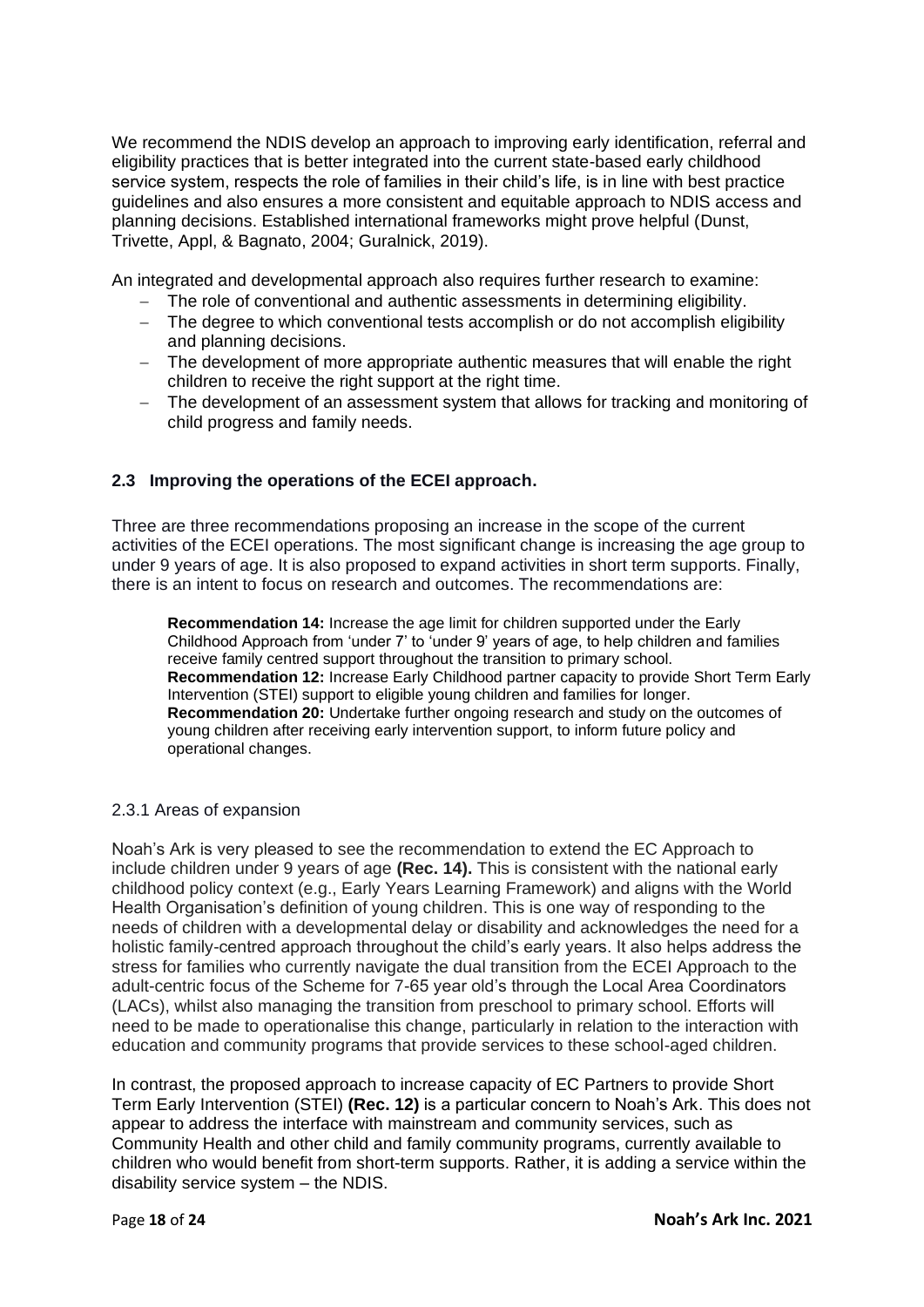Noah's Ark supports the need for further investment in services for children who would benefit from short-term supports, but recommend the investment is with mainstream and community services, not EC Partners. This would avoid the risk of children being unnecessarily engaged with a disability service, rather than participating in programs in their local community.

Noah's Ark also recommends that national practice guidelines for STEI be developed that support consistent evidence based practices, including "group, individual or parent programs, capacity building therapy, and other activities used to build a child or family's capacity in environments familiar to them" (NDIS, 2020a. p7). STEI best practice guidelines would complement the current national guidelines (ECIA, 2016).

We welcome the recommendation to undertake research on child outcomes **(Rec. 20**) and encourage the Scheme to broaden its research agenda to include investigation of family outcomes, children's inclusion and participation in pre-school, school and community life, the role of conventional and authentic assessments in determining eligibility, the degree to which conventional tests accomplish or do not accomplish eligibility and planning decisions, and the development of more appropriate measures.

2.3.2 Supporting best practice.

Noah's Ark is pleased the NDIA is seeking to support the implementation of best practice in the NDIS. The relevant recommendations are:

**Recommendation 6:** Consider a range of mechanisms that will enhance compliance of providers with the *NDIS Practice Standards on Early Childhood Supports* and increase awareness by families of providers that adopt that best practice framework. **Recommendation 16:** Increase Early Childhood partner capacity and flexibility to tailor the level of support provided to families to implement a child's plan and more quickly connect to the right supports and services.

**Recommendation 17:** Introduce a 'capacity building support in natural settings' item in the NDIS Price Guide to encourage families and early childhood providers to prioritise supports delivered at home or other natural settings.

**Recommendation 19:** Empower Early Childhood partners to provide families with clear advice about the best providers for their child and situation so families can make more informed choices.

Noah's Ark welcomes the recommendation to enhance compliance to the Practice Standards on EC Supports and increase awareness of best practice providers **(Rec 6).** Data indicates that 80% of families of young children partly self-manage, fully self-manage or plan manage their funding and a choice to access non-registered providers (NDIS, 2020a, Exhibit 14, p48). Whilst non-registered providers are required to comply with the NDIS Code of Conduct, there are no further requirements in relation to the NDIS Practice Standards on Early Childhood Supports (NDIS, 2020f). Our concern about the lack of mechanisms for ensuring compliance to quality practices is heightened due to the lack of accessible information provided for families on best practice to support them in making informed decisions. Noah's Ark recommends mandatory registration with the NDIS Commission for all early childhood providers and a requirement that self-managed and plan-managed participants use only registered providers. This will need to be supported by funded initiatives to develop a suitably trained workforce.

Support with implementing a child's plan in order to help families connect to the right services and supports is also beneficial **(Rec. 16).** These recommendations must be considered in light of a broader strategy that reinvigorates an integrated service system. The sector has suffered significant disruption to the integration of services across health,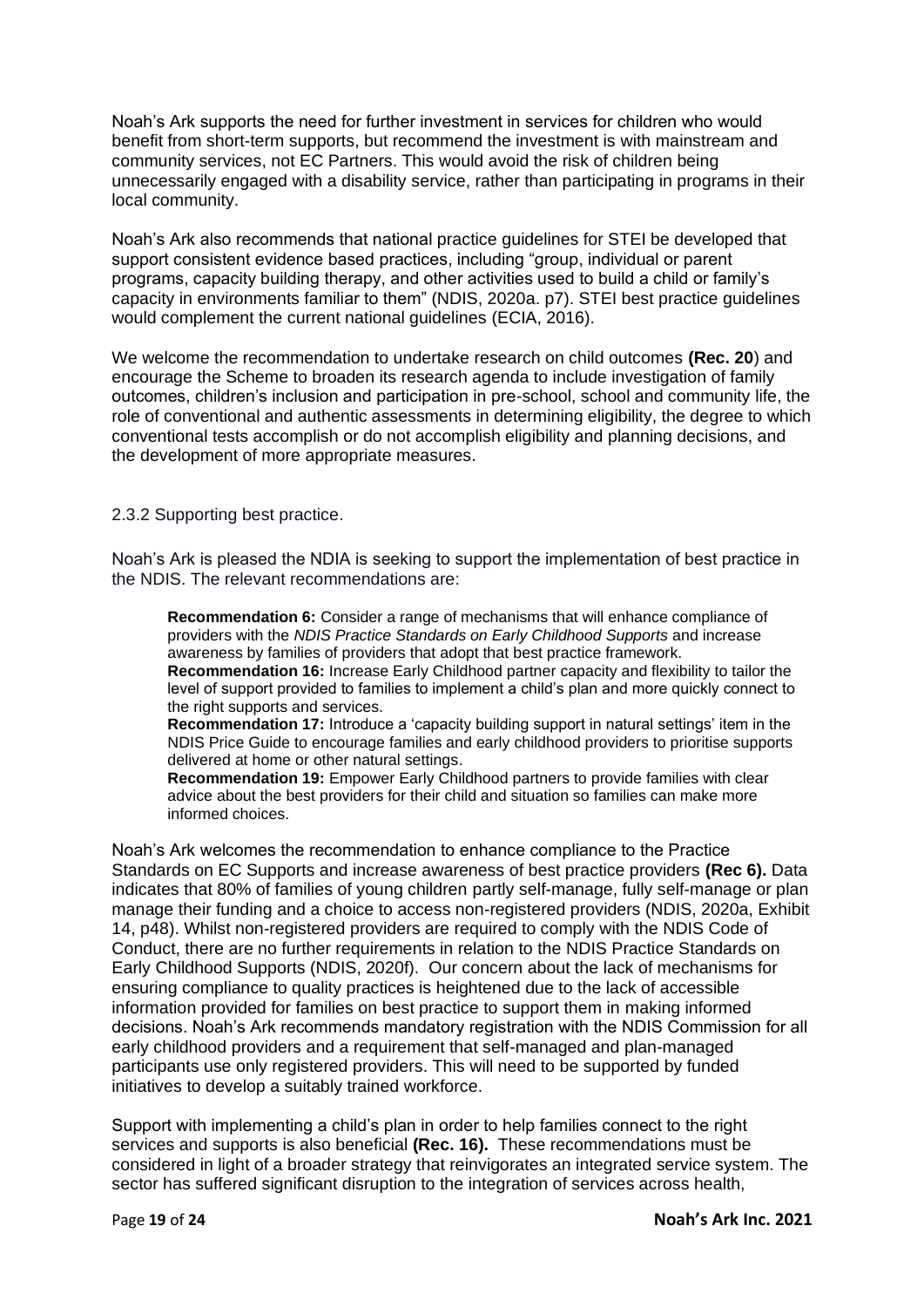education, and community programs, and also across local, state, and federal government services. An integrated service system across all jurisdictions, levels of government and services must be a primary focus of the EC Reset. The focus on promoting peer support networks in order to connect families and help them navigate the service system would be better placed with parent advocacy bodies such as Children and Young People with Disability Australia (CYDA), Association for Children with a Disability (ACD), and other similar peak organisation, rather that EC Partners.

We are very pleased to see the recommendation that works to actively encourage capacity building in natural settings **(Rec. 17)** in line with principles of best practice in ECI but require further information about how this will be operationalised. We recommend that the NDIS review the whole approach to funding EC supports to align with best practice.

We are concerned by the recommendation that EC Partners be empowered to provide families with clear advice about the best providers for their child and family **(Rec. 19).** As we have indicated elsewhere, EC Partners have multiple roles and, in their situation, actual, potential and perceived conflicts of interest will arise. Such an approach requires clear guidelines to mitigate conflict of interest. This further role increases the power of the Partners to influence their local market. Once again, our preference is the resources of 'community support coordinators', including parent bodies (e.g., CYDA), which are betterplaced to provide accessible and non-biased information to families about the benefits of using registered providers and resources on how to make informed choices about high quality services.

#### 2.3.3 Transitions

The final area we wish to comment on is recommendations about transitions. There are three recommendations which aim to improve the current progress review process, ensure providers are using the provider outcomes report and offer families a transition-out plan:

**Recommendation 21:** Improve the existing annual progress review process for young children, to support families to celebrate the achievement of reaching their goals and outcomes and transition out of NDIS supports to the next stage of their lives. **Recommendation 22:** Ensure providers are using the recently introduced 'provider outcomes report', as a mandatory measure to evaluate the effectiveness of their supports and services. **Recommendation 23:** Offer families of young children a 'transition out' plan for up to 3 months' duration, to support them to transition to the next stage of their lives, if they are no longer eligible for the NDIS.

It is interesting that the Scheme anticipates children will be exiting early intervention, given the narrow population it is targeting. The ongoing belief that children will improve through early support and 'transition out' of the NDIS is also of interest. We are keen that the NDIA publish its data and the assumptions supporting this expectation.

Despite this lack of clarity, it's important that the EC Rest address transitions. Improving the annual progress review process to celebrate achievement and focus on strengths as well as offering a transition-out plan where children no longer need the support of the Scheme are both welcome strategies **(Rec. 21 & 23).** Key Workers at Noah's Ark have been concerned about the current practice which sees parents informed that their child is deemed ineligible for the Scheme, typically at 7 years of age, without appropriate discussion and support to engage with other services that are available to them. This has been a particular concern over the past 12-months when families were managing lock-down restrictions due to COVID-19 and they were losing relationships with service providers.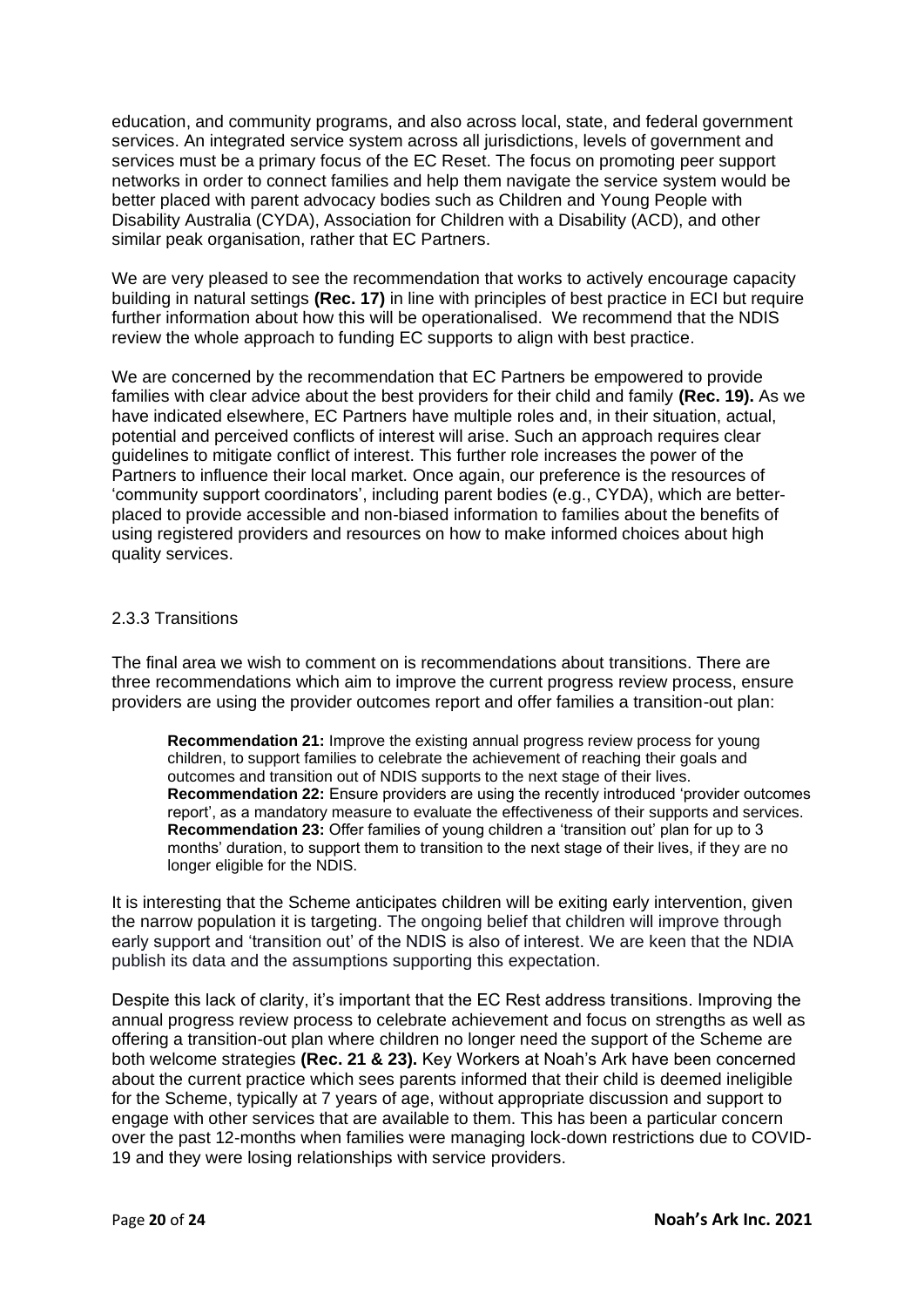Noah's Ark favours the use of a Provider Outcomes Report to increase transparency and ensure accountability for outcomes and quality service provision **(Rec. 22).** However, Key Workers indicate that the current reporting template is repetitive and difficult to use. In particular, Key Workers have expressed concern about being professionally compromised when the family is engaging more than one provider and they don't agree with what has been written by clinicians from another service.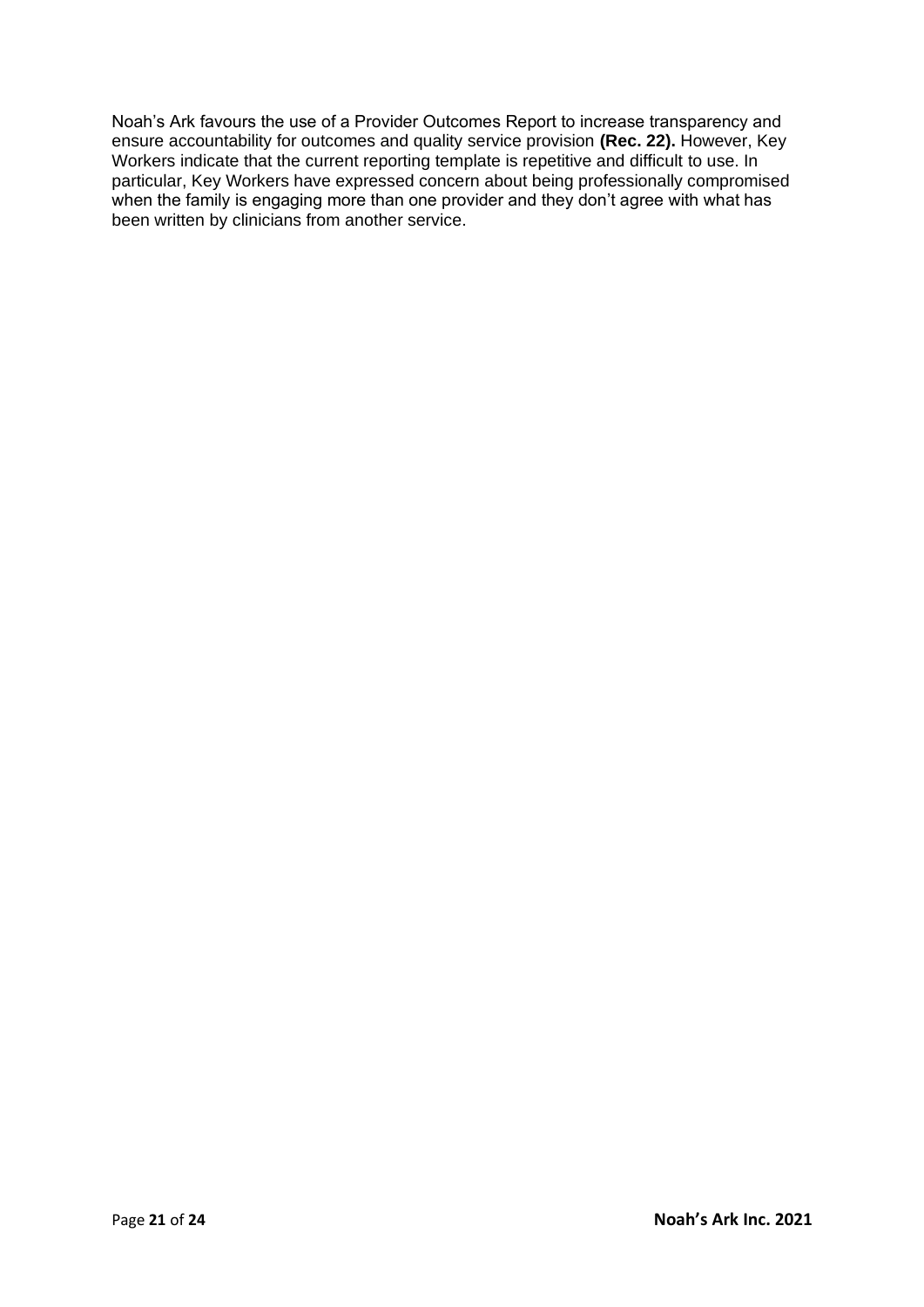## **References**

Alexander, S., and Forster J. (2012) *The Key Worker: Resources for Early Childhood Intervention Professionals*, Noah's Ark Inc.

Australian Government (1992). *Disability Discrimination Act*, Canberra Retrieved at:<https://www.legislation.gov.au/Series/C2004A04426>

Australian Government (2021). *Attorney General's Department Website*. Retrieved from [https://www.ag.gov.au/rights-and-protections/human-rights-and-anti-discrimination/human](https://www.ag.gov.au/rights-and-protections/human-rights-and-anti-discrimination/human-rights-scrutiny/public-sector-guidance-sheets/rights-parents-and-children#what-are-the-rights-of-parents-and-children)[rights-scrutiny/public-sector-guidance-sheets/rights-parents-and-children#what-are-the](https://www.ag.gov.au/rights-and-protections/human-rights-and-anti-discrimination/human-rights-scrutiny/public-sector-guidance-sheets/rights-parents-and-children#what-are-the-rights-of-parents-and-children)[rights-of-parents-and-children](https://www.ag.gov.au/rights-and-protections/human-rights-and-anti-discrimination/human-rights-scrutiny/public-sector-guidance-sheets/rights-parents-and-children#what-are-the-rights-of-parents-and-children)

Bagnato, S. J. (2007). *Authentic assessment for early childhood intervention: Best practices*. Guilford Press.

Bagnato, S. J., Goins, D. D., Pretti-Frontczak, K., & Neisworth, J. T. (2014). Authentic assessment as "best practice" for early childhood intervention: National consumer social validity research. *Topics in Early Childhood Special Education*, *34*(2), 116-127.

Bagnato, S. J., Matesa, M. M., Fevola, A. V., & Smith-Jones, J. (2005). Characteristics of presumptive eligibility promoting program enrollment. *Cornerstones*, *1*(3).

Bagnato, S. J., Smith-Jones, J., Matesa, M., & McKeating-Esterle, E. (2006). Research foundations for using clinical judgment (informed opinion) for early intervention eligibility determination. *Cornerstones*, *2*(3), 1-14.

Boag-Munroe, G., & Evangelou, M. (2012). From hard to reach to how to reach: A systematic review of the literature on hard-to-reach families. *Research Papers in Education*, *27*(2), 209-239.

Boaden, N., Purcal, C., Fisher, K., & Meltzer, A. (2020). Transition Experience of Families with Young Children in the Australian National Disability Insurance Scheme (NDIS). *Australian Social Work*, 1-13.

Centre for Disease Control and Prevention. (2011). *Individuals with Disabilities Education Act (IDEA) Part C*. Retrieved from:<https://www.cdc.gov/ncbddd/cp/treatment.html>

Council of Australian Governments (2015). *Principles To Determine The Responsibilities Of The NDIS And Other Service Systems.* Retrieved from: [https://www.coag.gov.au/sites/default/files/communique/NDIS-Principles-to-Determine-](https://www.coag.gov.au/sites/default/files/communique/NDIS-Principles-to-Determine-Responsibilities-NDIS-and-Other-Service.pdf)[Responsibilities-NDIS-and-Other-Service.pdf](https://www.coag.gov.au/sites/default/files/communique/NDIS-Principles-to-Determine-Responsibilities-NDIS-and-Other-Service.pdf)

de Sam Lazaro, S. L. (2017). The importance of authentic assessments in eligibility determination for infants and toddlers. *Journal of early intervention*, *39*(2), 88-105.

Department of Education and Early Childhood Development. (2009). *Victorian Early Years Learning and Development Framework For all Children from Birth to Eight Years*. State of Victoria Retrieved from:

<https://www.education.vic.gov.au/Documents/childhood/providers/health/veyldframework.pdf>

Division of Early Childhood (2015). *DEC Recommended Practices:* Assessment. [https://d4ab05f7-6074-4ec9-998a-](https://d4ab05f7-6074-4ec9-998a-232c5d918236.filesusr.com/ugd/95f212_12c3bc4467b5415aa2e76e9fded1ab30.pdf)[232c5d918236.filesusr.com/ugd/95f212\\_12c3bc4467b5415aa2e76e9fded1ab30.pdf](https://d4ab05f7-6074-4ec9-998a-232c5d918236.filesusr.com/ugd/95f212_12c3bc4467b5415aa2e76e9fded1ab30.pdf)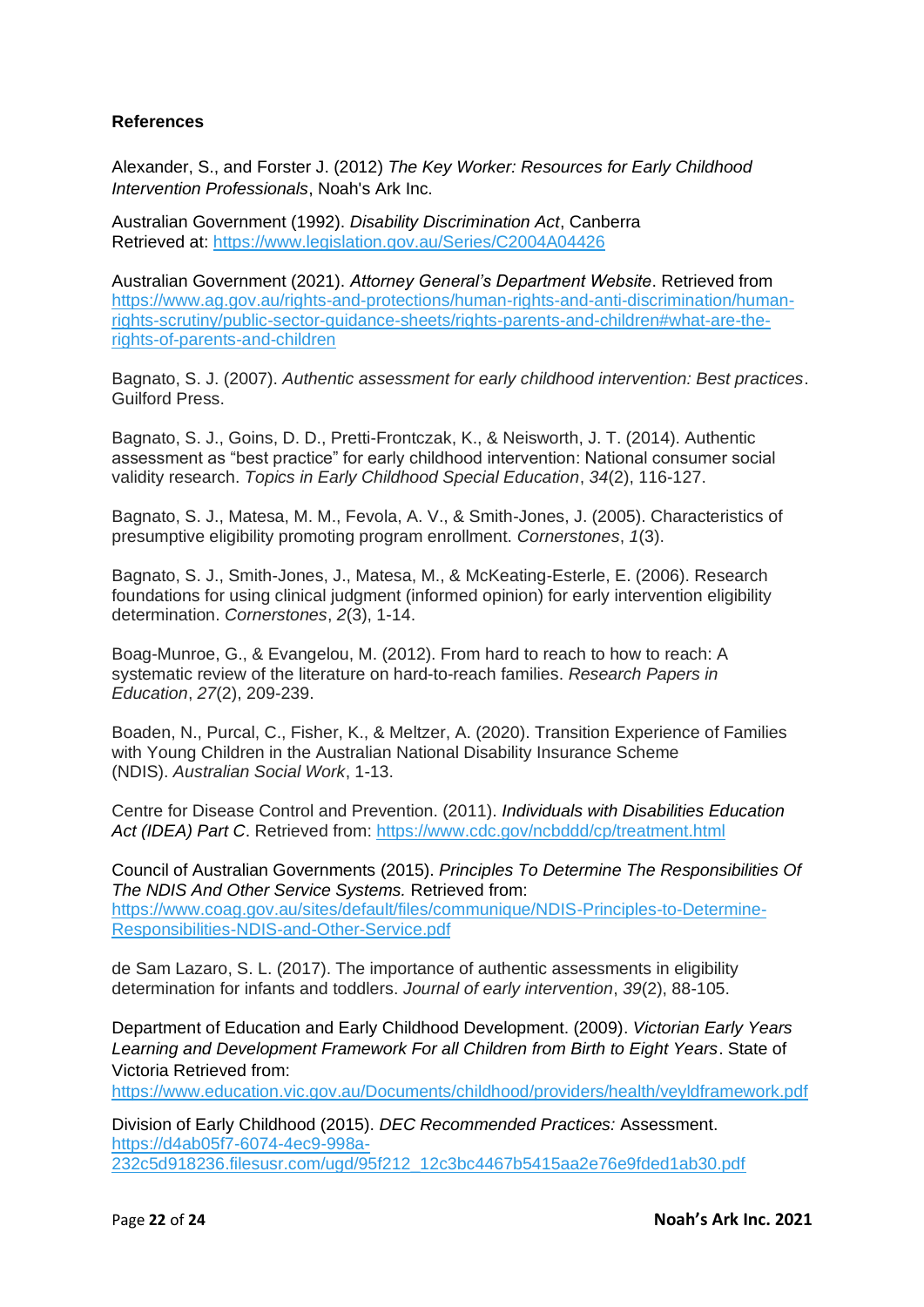Dunst, C. J., Trivette, C. M., Appl, D. J., & Bagnato, S. J. (2004). TRACElines.

Early Childhood Intervention Australia. (2016). *National guidelines: best practice in early childhood intervention*.

Forster, J., (2017). Development of community-based services for children with disabilities and their families. In Sukkar, H., Dunst, C., & Kirkby, J.(eds) *Early childhood intervention: Working with families of young children with special needs.* Taylor and Francis

Guralnick, M. J. (2019). *Effective Early Intervention: The Developmental Systems Approach*. Brookes Publishing Company. PO Box 10624, Baltimore, MD 21285.

Guralnick, M. J. (2006). Family influences on early development: Integrating the science of normative development, risk and disability, and intervention. *Blackwell handbook of early childhood development*, 44-61.

Hallam, R. A., Lyons, A. N., Pretti-Frontczak, K., & Grisham-Brown, J. (2014). Comparing apples and oranges: The mismeasurement of young children through the mismatch of assessment purpose and the interpretation of results. *Topics in Early Childhood Special Education*, *34*(2), 106-115.

Hebbeler, K., & Spiker, D. (2016). Supporting young children with disabilities. *The future of children*, 185-205.

McDonald, M. (2010). Are disadvantaged families hard to reach. *Engaging disadvantaged families in child and family services*. Australian Institute of Family Studies

Centre for Community Child Health (2010). *Policy Brief No 18 : Engaging Marginalised and Vulnerable Families*. Retrieved from:<https://www.rch.org.au/ccch/policybrief/>

Macy, M., & Bagnato, S. J. (2010). *Keeping it "REAL" with authentic assessment. NHSA DIALOG, 13(*1), 1-20.

Macy, M., Bagnato, S. J., Macy, R. S., & Salaway, J. (2015). Conventional tests and testing for early intervention eligibility: Is there an evidence base? *Infants & Young Children*, *28*(2), 182-204.

Moore, T. G., Kennedy, A., McLoughlin, J., Gavidia-Payne, S., & Forster, J. (2010). *DEECD Early Childhood Intervention Reform Project.* Centre for Community Child Health

Mott, D. W., & Dunst, C. J. (2006). Use of presumptive eligibility for enrolling children in Part C early intervention. *Journal of Early Intervention*, *29*(1), 22-31.

NDIA. Aboriginal and Torres Strait Islander Engagement Strategy. <https://www.ndis.gov.au/about-us/strategies/aboriginal-and-torres-strait-islander-strategy>

NDIA (2021). NDIA Organisational Structure. Retrieved [https://www.ndis.gov.au/about](https://www.ndis.gov.au/about-us/governance/organisational-structure)[us/governance/organisational-structure](https://www.ndis.gov.au/about-us/governance/organisational-structure)

NDIS (2016). Rural and remote Strategy. Retrieved from: [https://www.ndis.gov.au/about](https://www.ndis.gov.au/about-us/strategies/rural-and-remote-strategy)[us/strategies/rural-and-remote-strategy](https://www.ndis.gov.au/about-us/strategies/rural-and-remote-strategy)

NDIS (2018). Cultural and Linguistic Diversity Strategy. Retrieved from: <https://www.ndis.gov.au/about-us/strategies/cultural-and-linguistic-diversity-strategy>